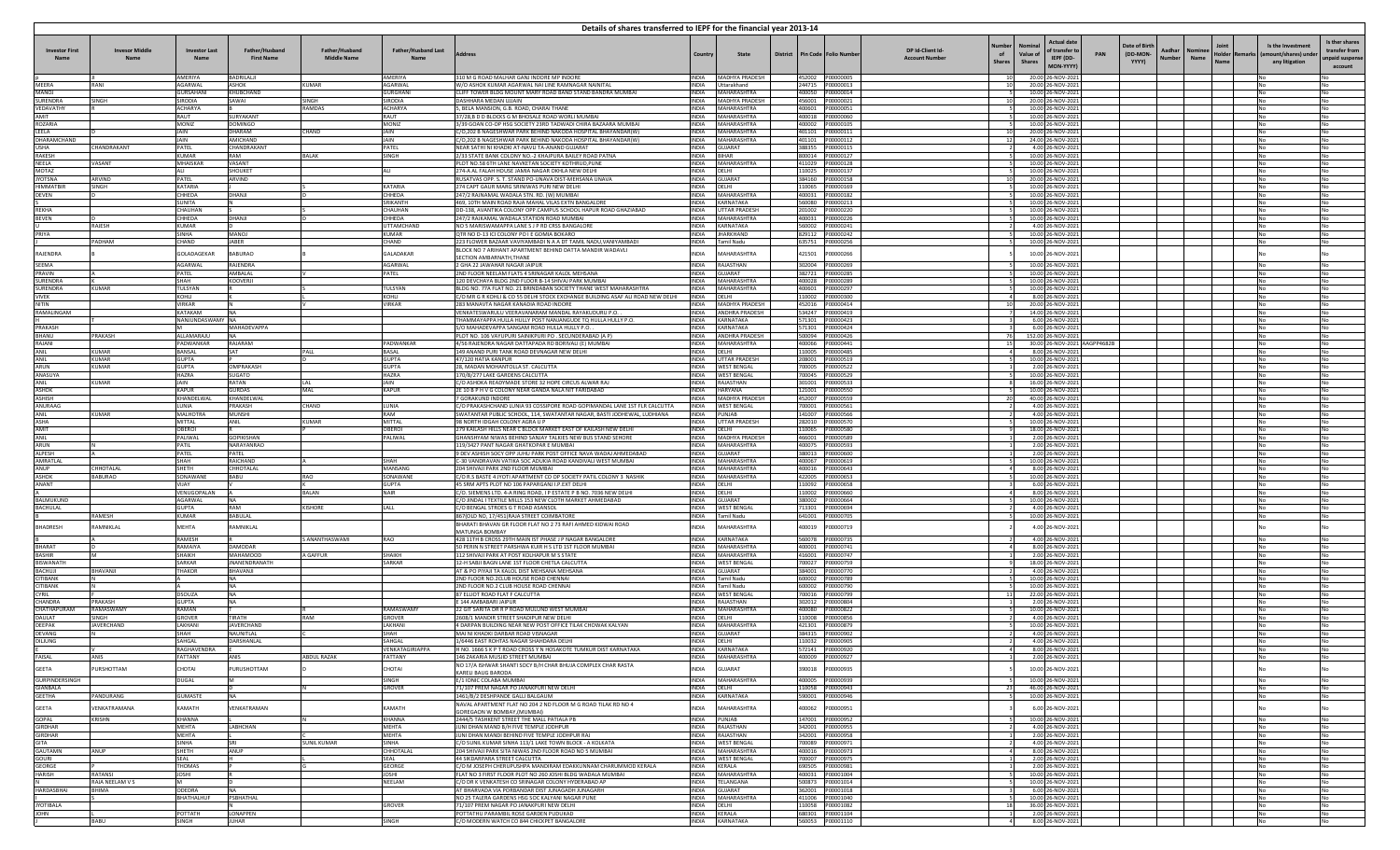| <b>JOYAMMA</b>         |                   | VARGHESE          | VARGHESE           |              |                 | ASHIYANA MLA ROAD ARAMADA PO TRIVANDRUM KERALA                                                |                              | INDIA KERALA             | 695032 P00001134                        |                 | 10.00 26-NOV-2021 |                             |  |  |            |           |
|------------------------|-------------------|-------------------|--------------------|--------------|-----------------|-----------------------------------------------------------------------------------------------|------------------------------|--------------------------|-----------------------------------------|-----------------|-------------------|-----------------------------|--|--|------------|-----------|
| KIRAN                  |                   | AROSKAR           | RADHAKRISHNA       |              |                 | 303/A RAJKAMAL YARI ROAD RAHEJA COMPLEX VERSOVA MUMBAI                                        |                              | INDIA MAHARASHTRA        |                                         |                 | 10.00 26-NOV-2021 |                             |  |  |            |           |
| <b>KRISHNA</b>         |                   | BASU              | AMALENDRA          |              | <b>BOSE</b>     | 79/4/3A RAJA NABA K STREET CALCUTTA                                                           |                              | INDIA WEST BENGAL        |                                         | 15              | 30.00 26-NOV-2021 |                             |  |  | No         | No        |
| <b>KANCHAN</b>         |                   | CHAUHAN           | <b>VIRENDRA</b>    |              | SINGH           | 175 MIG HEMANT VIHAR BARRA 2 SECTOR 4 KANPUR                                                  | <b>INDIA</b>                 | <b>UTTAR PRADESH</b>     | 208014 P00001157                        |                 | 8.00 26-NOV-2021  |                             |  |  |            | No        |
|                        |                   |                   |                    |              |                 | JUNA AMODA RASTA B/H S T STAND A/P FAIZPUR TAL VAWAL DIST                                     |                              |                          |                                         |                 |                   |                             |  |  |            |           |
| KISHOR                 | RAMDAS            | CHAUDHARI         | RAMDAS             |              | <b>HAUDHARI</b> |                                                                                               | NDIA                         | <b>AHARASHTRA</b>        | 425503<br>P00001158                     |                 | 4.00 26-NOV-2021  |                             |  |  |            |           |
| KUSUM                  |                   | CHAUHAN           |                    |              | CHAUHAN         | ALGAON FAIZPUR PLOT NO 15 MS<br>175 MIG BARRA 2 SECT 4 KANPUR                                 | <b>INDIA</b>                 | <b>UTTAR PRADESH</b>     |                                         |                 |                   |                             |  |  |            | No        |
| <b>KRISHNA</b>         | <b>KISHORE</b>    | DHAWANI           | <b>MUKAND</b>      | <b>LAL</b>   | <b>DHAWANI</b>  |                                                                                               | <b>INDIA</b>                 | DELHI                    | 110024 P00001163                        | 19              | 2.00 26-NOV-2021  |                             |  |  |            | No        |
|                        |                   |                   |                    |              |                 | 64 RING ROAD LAJPAT NAGAR II NEW DELHI                                                        |                              |                          |                                         |                 | 38.00 26-NOV-2021 |                             |  |  |            |           |
| KANTI                  | PRASAD            |                   | <b>HABBAN</b>      |              |                 | 2B-1309/10-A NAVEEN NAGAR EXTN. BACK CORNER JAGDISH RANA M P                                  | <b>INDIA</b>                 | UTTAR PRADESH            | 247034<br>00001184                      |                 | 4.00 26-NOV-2021  |                             |  |  |            |           |
|                        |                   |                   |                    |              |                 | KOTHI AHMED BAGH SAHARANPUR                                                                   |                              |                          |                                         |                 |                   |                             |  |  |            |           |
| <b>KUSUM</b>           | LATA              | KAPOOR            | BALDEV             | RAJ          | KAPOOR          | 8 KOLI BREEZE 17TH ROAD SOUTH AVENUE KHAR MUMBAI                                              |                              | INDIA MAHARASHTRA        | 400052 P00001195                        |                 | 8.00 26-NOV-2021  |                             |  |  |            | No        |
| KRISHNA                |                   | KUMAR             |                    |              | CHAUHAN         | 175 MIG BARRA 2 SECT 4 KANPUR                                                                 |                              | INDIA UTTAR PRADESH      | 208014 P00001204                        |                 | 2.00 26-NOV-2021  |                             |  |  | No         | No        |
| KALA                   |                   | <b>CRISHNAN</b>   | <b>NA</b>          |              |                 | A/12 YAMUNA BHAVAN GAOTHAN ROAD MULUND(W) MUMBAI                                              | <b>INDIA</b>                 | MAHARASHTRA              | 400080 P00001207                        |                 | 10.00 26-NOV-2021 |                             |  |  |            | No        |
| <b>KUMAR</b>           |                   | <b>CRISHNAN</b>   |                    |              | <b>CRISHNAN</b> | 301 AASTHA K D GAIWAD MARG MULUND WEST MUMBAI                                                 | <b>INDIA</b>                 | MAHARASHTRA              | 400080 P00001210                        |                 | 10.00 26-NOV-2021 |                             |  |  |            | No        |
| KEDARMAL               |                   | MAHESREE          | MOHANLAL           |              | MAHESREE        | 506 5TH FLOOR MARSHAH HOUSE 33/1 N S ROAD KOLKATA                                             | <b>INDIA</b>                 | <b>WEST BENGAL</b>       |                                         |                 | 6.00 26-NOV-2021  |                             |  |  |            |           |
| KFDARMAI               |                   | MAHESHREE         | <b>NA</b>          |              |                 | 506 5TH FLOOR MARSHAH HOUSE 33/1 N S ROAD KOLKATA                                             | <b>INDIA</b>                 | <b>WEST BENGAL</b>       |                                         |                 | 16.00 26-NOV-2021 |                             |  |  |            | No        |
| KAVITA                 |                   | MELWANI           | CHANDRU            |              |                 | 788/10, MALTI MAHAL 3RD ROAD, OPP GOVIND DHAM KHAR MUMBAI                                     | <b>INDIA</b>                 | MAHARASHTRA              | 400052 P00001224                        |                 | 6.00 26-NOV-2021  |                             |  |  |            | No        |
|                        | RAGHU             | SHETTY            |                    | LOKU         | SHETTY          | "NISARGA" COLLEGE ROAD UJIRE DIST - DAKSHINA KANNADE                                          | <b>INDIA</b>                 | KARNATAKA                | 574240 P00001247                        |                 | 2.00 26-NOV-2021  |                             |  |  |            | No        |
| KANCHANMALA            |                   | SHAH              | SHAH               | MOHANLAL     | <b>BAPUBHA</b>  | C/O SHAH BROTHERS P O TALEGAON GENERAL HOSPITAL DIST PUNE TALEGAON                            |                              | INDIA MAHARASHTRA        | 410507 P00001251                        |                 | 18.00 26-NOV-2021 |                             |  |  |            | No        |
| KASHI                  | <b>NATH</b>       | <b>SARKAR</b>     | SRIINANENDRA       | <b>NATH</b>  | SARKAR          | 12-H SABJI BAGAN LANE 1ST FLOOR CHETLA CALCUTTA                                               |                              | INDIA WEST BENGAL        | 700027 P00001253                        | - 28            | 56.00 26-NOV-2021 |                             |  |  | No         | No        |
| <b>KISHORE</b>         |                   | <b>SHAH</b>       | NATHALAL           |              |                 | 372 NIRMAL BHUVAN LINKING ROAD KHAR MUMBAI                                                    | INDIA                        | MAHARASHTRA              | 400052 P00001261                        |                 | 10.00 26-NOV-2021 |                             |  |  |            | No        |
| KAMLA                  |                   | <b>AISHNAW</b>    | ATMAPRAKASH        |              | /AISHNAW        | C/O R S VAISHNAW 3 A 16 CH H B 1ST PULIYA JODHPUR                                             | <b>INDIA</b>                 | RAJASTHAN                |                                         |                 | 4.00 26-NOV-2021  |                             |  |  |            | No        |
| LOKESH                 |                   | MARATHA           |                    |              | MARATHA         | APKA BAZAR BEGUM PUL MEERUT                                                                   | <b>INDIA</b>                 | <b>UTTAR PRADESH</b>     | 250001<br>P00001315                     |                 | 4.00 26-NOV-2021  |                             |  |  |            |           |
| <b>I AXMINATH</b>      |                   | SHUKLA            | DARSHAN            |              | PRASAD          | A-207 SECTOR - 31 NAIDA                                                                       | <b>INDIA</b>                 | UTTAR PRADESH            | 201301 P00001326                        |                 | 4.00 26-NOV-2021  |                             |  |  |            | <b>No</b> |
| MEENA                  |                   | <b>IAIN</b>       | AMAR               | CHAND        |                 | 520 HANUMAN JI KA RASTA NR MOTI PRESS JAIPUR RAJ JAIPURE                                      |                              | INDIA RAJASTHAN          | 302003<br>P00001386                     |                 | 4.00 26-NOV-2021  |                             |  |  |            | No        |
| MUKESH                 |                   | JAIN              | PREM               | CHAND        | <b>JAIN</b>     | 46-B D D A FLATS J-BLOCK ASHOK VIHAR-I NEW DELHI                                              | <b>INDIA</b>                 | DELHI                    | 110052<br>P00001390                     |                 | 10.00 26-NOV-2021 |                             |  |  |            | No        |
|                        | AKSHAYA           | KUMAR             |                    |              | SHASTRI         | FLAT # 202, BLOCK II KRISHNA APARTMENTS 13 ALI ASKAR ROAD BANGALORE                           | INDIA                        | KARNATAKA                |                                         |                 | 10.00 26-NOV-2021 |                             |  |  |            | No        |
| <b>MAI HARI</b>        |                   | MADNIKAR          | YASHAWANT          |              |                 | 38 B RAJENDRA NAGAR INDORE M P INDORE                                                         |                              | INDIA MADHYA PRADESH     | 452012 P00001424                        |                 | 10.00 26-NOV-2021 |                             |  |  |            | No        |
|                        |                   |                   |                    |              |                 | F 11 SHIVANAND BUNGALOWS B/H ANNAPURNA RESTAURANT VATVA                                       |                              |                          |                                         |                 |                   |                             |  |  |            |           |
| MAHENDRA               | <b>BHAIA</b>      | PATEL             | AMBALAL            |              | PATEL           | GIDC ROAD VATVA AHMEDABAD                                                                     | NDIA                         | <b>GUJARAT</b>           | 382445<br>P00001436                     |                 | 4.00 26-NOV-2021  |                             |  |  |            |           |
| MOHAN                  |                   | ANDI              | WAMAM              |              | <b>ANDIT</b>    | 3 4 M VIJAY COOP HSG SOC SRI TROMBAY ROAD CHEMBUR BOMBAY                                      | <b>NDIA</b>                  | <b>MAHARASHTRA</b>       | 400071<br>P00001441                     |                 | 10.00 26-NOV-2021 |                             |  |  |            |           |
| MRIGENDRA              |                   | PAREEK            | <b>RHANWARI AI</b> |              | PARFKH          | 4809 SOTIYAN STREET K G B KA RASTA JOHARI BAZAR JAIPUR                                        | <b>INDIA</b>                 | RAJASTHAN                | 302003<br>P00001442                     |                 | 12.00 26-NOV-2021 |                             |  |  |            | <b>No</b> |
| MADHUKAR               |                   | SHENOY            | ANAND              |              | SHENOY          | RADHA NIWAS NEAR KARKALA NURSING HOME CAR STREET KARKALA                                      | <b>INDIA</b>                 | KARNATAKA                | 574104<br>P00001459                     |                 | 4.00 26-NOV-2021  |                             |  |  |            | No        |
| MALTI                  |                   | SITIALNI          | <b>MOHAN</b>       |              |                 | 17 PADMAVATI COLONY INDORE                                                                    | <b>INDIA</b>                 | <b>MADHYA PRADESH</b>    | P00001462<br>452001                     |                 | 4.00 26-NOV-2021  |                             |  |  |            | No        |
| MEENA                  |                   | <b>SHAH</b>       |                    |              | SHAH            | G-11/14 SHREE RANI SATI MARG S V ROAD MALAD WEST MUMBAI                                       | <b>INDIA</b>                 | MAHARASHTRA              | 400064 P00001470                        |                 | 14.00 26-NOV-2021 |                             |  |  |            | No        |
| <b>MOHAN</b>           |                   | <b>SITLANI</b>    | <b>DALPATRAI</b>   |              |                 |                                                                                               |                              |                          |                                         |                 |                   |                             |  |  |            |           |
|                        |                   |                   |                    |              |                 | I7 PADMAVATI COLONY INDORE                                                                    |                              | INDIA MADHYA PRADESH     | 452001 P00001474                        |                 | 8.00 26-NOV-2021  |                             |  |  |            | No        |
| <b>MOHINDER</b>        | PAL               | <b>SFTH</b>       | <b>MUNI</b>        |              |                 | C/O SETH EXPORT & INPORT CO DALHOUSIE ROAD PATHANKOT                                          |                              | INDIA PUNJAB             | 145001 P00001475                        |                 | 10.00 26-NOV-2021 |                             |  |  |            | No        |
| MANGALA                | ANUP              | SHETH             | ANUP               |              | <b>HHOTALAL</b> | 204 SHIVAJI PARK SITA NIWAS 2ND FLOOR ROAD NO 5 MUMBAI                                        | INDIA                        | MAHARASHTRA              |                                         |                 | 18.00 26-NOV-2021 |                             |  |  |            |           |
| <b>MIHIR</b>           | MANIT             | <b>HROFF</b>      |                    |              | <b>HROFF</b>    | BLDG NO 10 2ND FLOOR 2ND BHATWADI LANE GIRGAON MUMBAI                                         | <b>INDIA</b>                 | MAHARASHTRA              |                                         |                 | 60.00 26-NOV-2021 |                             |  |  |            |           |
| MANSUKH                |                   | <b>SAWALA</b>     | KUVARI             |              |                 | 5/3 GOPI KRISHNA APRTS WAKDEWADI PUNE                                                         | <b>INDIA</b>                 | MAHARASHTRA              |                                         |                 | 10.00 26-NOV-2021 |                             |  |  |            | No        |
| NIRUPMA                |                   | AGARWAI           | <b>RAVINDER</b>    | SARAN        | AGARWAI         | C-33 ASHOK VIHAR PHASE NO I DELHI                                                             | <b>INDIA</b>                 | DELHI                    | 110052<br>P00001501                     |                 | 4.00 26-NOV-2021  |                             |  |  |            | <b>No</b> |
| <b>NEETHA</b>          | KAMATH            |                   | NA                 |              |                 | C/O B VENKATESH KAMATH SURAT BAGH OLD ROAD PO BELPHANGADY                                     | <b>INDIA</b>                 | KARNATAKA                |                                         |                 | 12.00 26-NOV-2021 |                             |  |  |            | No        |
| NEPOLIAN               | PUTHANVILLA       | <b>CHRISOSTOM</b> |                    |              | CHRISOSTOM      | KONNULLY HOUSE THOPPUMPADY COCHIN (KERELA)                                                    | <b>INDIA</b>                 | KERALA                   |                                         | - 22            | 44.00 26-NOV-2021 |                             |  |  |            | No        |
| <b>NIRMALA</b>         |                   | CHAGLANI          | <b>JASWANT</b>     |              | CHAGLANI        | C/O UNITED SOLVENT 24 BRABOURNE ROAD CALCUTTA                                                 |                              | INDIA WEST BENGAL        |                                         | 11              | 22.00 26-NOV-2021 |                             |  |  |            | No        |
| <b>NARFSH</b>          |                   | DAMA              | KANJIBHAI          |              | <b>DAMA</b>     | 353/15 ASHIRWAD A/6 VALLABH BAUG LANE GHATKOPAR EAST MUMBAI                                   |                              | INDIA MAHARASHTRA        | 400077 P00001521                        |                 | 10.00 26-NOV-2021 |                             |  |  |            | No        |
| <b>NITA</b>            |                   | <b>GUPTA</b>      | VINOD              | <b>KUMAR</b> | <b>GUPTA</b>    | POCKET GH 13 FLAT NO 165 S F S F PASCHIM VIHAR NEW DELHI                                      | INDIA DELHI                  |                          | 110041 P00001526                        |                 | 10.00 26-NOV-2021 |                             |  |  |            | No        |
| NISCHAL                |                   | AIN               | PURSHOTTAM         |              | LODHA           | 4-G-18 JAWAHAR NAGAR JAIPUR RAJSTAN                                                           | <b>INDIA</b>                 | RAJASTHAN                |                                         |                 | 10.00 26-NOV-2021 |                             |  |  |            |           |
| NIRMALA                |                   | AHOO.             | PURUSHOTTAM        |              | LODHA           | 4-G-18 JAWAHAR NAGAR JAIPUR RAJ                                                               | INDIA                        | RAJASTHAN                | 302004<br>P00001553                     |                 | 10.00 26-NOV-2021 |                             |  |  |            |           |
| NIRANJAN               |                   | MATHKARI          |                    |              | KATHKARI        | N-BLDG., BLOCK NO. 002 GR FLR. "C" GROUP, RLY MENS APNA GHAR H S LTD                          | INDIA                        | MAHARASHTRA              | 400060<br>P00001564                     |                 | 10.00 26-NOV-2021 |                             |  |  |            |           |
|                        |                   |                   |                    |              |                 | SHIVAJI NAGAR. JOGESHVARY (E) MUMBAI                                                          |                              |                          |                                         |                 |                   |                             |  |  |            |           |
| NIRANJAN               |                   | SARKAR            | GOUR               | <b>GOPAL</b> | SARKAR          | 356/10 N S CHANDRA BOSE ROAD CALCUTTA                                                         | <b>INDIA</b>                 | <b>WEST BENGAL</b>       |                                         |                 | 10.00 26-NOV-2021 |                             |  |  |            | No        |
|                        |                   |                   |                    |              |                 |                                                                                               |                              |                          |                                         |                 |                   |                             |  |  |            |           |
| PUNEET                 |                   |                   | PUNEET             |              |                 | 64 BEHARPUR KAROLAN BAREILLY U P                                                              |                              | INDIA UTTAR PRADESH      | 243003 P00001628                        |                 | 10.00 26-NOV-2021 |                             |  |  |            | No        |
| PRANAR                 |                   | <b>BOSE</b>       | AIIT               | <b>KUMAR</b> | <b>BOSE</b>     | 8/1 ALIPORE AVENUE CALCUTTA                                                                   |                              | INDIA WEST BENGAL        | 700027 P00001643                        | 20              | 40.00 26-NOV-2021 |                             |  |  |            | No        |
| PARTHA                 | PROTIM            | CHAKRABORTY       | <b>JAGODISH</b>    |              | CHAKRABORTY     | 702/3 SARAT CHATTERJEE ROAD CHATTERJEE HAT PO SHAIBPUR DIST HOWRAH                            | <b>INDIA</b>                 | <b>WEST BENGAL</b>       |                                         |                 | 2.00 26-NOV-2021  |                             |  |  |            | No        |
| PIROJA                 | MANECKSHAF        | DAVIERVALA        | MANECKSHAH         |              | DAVIERVALA      | KHAN BAHADURS BUNGLOWS SANJAN W R                                                             | INDIA                        | <b>GUJARAT</b>           | 396150 P00001646                        | -14             | 28.00 26-NOV-2021 |                             |  |  |            |           |
| PARAG                  |                   |                   |                    |              | JAIN            |                                                                                               | <b>INDIA</b>                 | <b>DELHI</b>             |                                         |                 |                   |                             |  |  |            |           |
|                        |                   |                   |                    |              |                 | 570/1 GALI JAIN MANDIR CHOTA BAZAR SHAHDRA DELHI<br>STREET NO 8 OLD LAXMIPURA TA PALANPUR B K |                              |                          | 110032 P00001665                        |                 | 20.00 26-NOV-2021 |                             |  |  |            |           |
| PURSHOTTAMDAS<br>PERCY | ADI               | KALIDAS<br>KUTAR  | KALIDAS            | RAICHAND     | PATEL<br>KUTAR  |                                                                                               | <b>INDIA</b><br><b>INDIA</b> | <b>GUJARAT</b>           | 400027 P00001684                        | 22              | 4.00 26-NOV-2021  |                             |  |  |            | No        |
|                        |                   |                   |                    |              |                 | HORMUZA BLDG 3RD FLOOR, 22 DADOJI KONDEV RD VICTORIA GARDENS MUMBAI                           |                              | MAHARASHTRA              |                                         |                 | 44.00 26-NOV-2021 |                             |  |  |            |           |
| PURNIMA                |                   | KHETA             |                    |              | <b>CHETA</b>    | C/O PRAMOD KUMAR M KHETA PRABHAT TALKIES COMPOUND FULCHUR                                     | <b>NDIA</b>                  | <b>MAHARASHTRA</b>       | 441601<br>00001685                      |                 | 4.00 26-NOV-2021  |                             |  |  |            |           |
|                        |                   |                   |                    |              |                 | LINE GONDIA PO GONDIA                                                                         |                              |                          |                                         |                 |                   |                             |  |  |            |           |
| OMPRAKASH              |                   | KHANDELWAL        | <b>GOKUL</b>       |              | CHANDJI         | BADDA BAZAR GOVERDAN MATHURA U P                                                              | <b>INDIA</b>                 | UTTAR PRADESH            |                                         |                 | 10.00 26-NOV-2021 |                             |  |  |            |           |
| PRIME                  | <b>SECURITIES</b> | <b>IMITED</b>     |                    |              |                 | PHOENIX HOUSE, A WING 4TH FLOOR, 462 SENAPATI BAPAT MARG                                      | <b>INDIA</b>                 | <b>MAHARASHTRA</b>       | 400013<br>P00001694                     |                 | 20.00 26-NOV-2021 |                             |  |  |            |           |
|                        |                   |                   |                    |              |                 | OWER PAREL MUMBAI                                                                             |                              |                          |                                         |                 |                   |                             |  |  |            |           |
| PRABHULAL              |                   | AIHTILAM          | KIRSHANLAL         |              | MAJITHIA        | 1,KASTURI NAGAR OPP.LALBHAI PARK, GAYATRI MANDIR ROAD PATAN                                   | <b>NDIA</b>                  | <b>GUJARAT</b>           | 384265<br>P00001696                     |                 |                   | 4.00 26-NOV-2021 AAQPT3498P |  |  |            |           |
| PRASHANT<br>PRAKASH    | SURYAKANT         | MAKIM<br>NAHATA   | SURYAKANT<br>PUNAM | CHAND        | <b>NAHATA</b>   | 307 RADHA BHAVAN 471 ADENWALAROAD MATUNGA COLONY C.R. MUMBAI                                  | <b>INDIA</b><br>INDIA        | MAHARASHTRA<br>RAJASTHAN | 400019<br>P00001704<br>334001 P00001709 |                 | 6.00 26-NOV-2021  |                             |  |  |            | No        |
|                        |                   |                   |                    |              |                 | PREM BHAWAN OPP BABA RAM DEV TENT HOUSE ARNI BAZAR BIKANER                                    |                              |                          |                                         |                 | 10.00 26-NOV-2021 |                             |  |  |            |           |
| PURIBEN                | <b>MATHURBHAI</b> | PATEL             | MATHURBHAI         |              |                 | 20 ASHRAY BUNGLOWS NR BHADRESHWAR HOUSING COLONY                                              | <b>INDIA</b>                 | <b>GUJARAT</b>           | 382475<br>P00001721                     |                 | 4.00 26-NOV-2021  |                             |  |  |            |           |
|                        |                   |                   |                    |              |                 | PO-SARDARNAGAR, HANSOL AHMEDABAD                                                              |                              |                          |                                         |                 |                   |                             |  |  |            |           |
| PRITHVI                | PAL               | SINGH             | PURSHOTTAM         |              | SINGH           | 57/2 CHANDER NAGAR ALAM BAGH LUCKNOW                                                          | <b>INDIA</b>                 | <b>UTTAR PRADESH</b>     | 226005<br>P00001741                     |                 | 4.00 26-NOV-2021  |                             |  |  |            |           |
| PRITHPAL               |                   | SINGH             |                    |              | SINGH           | C/O MR ISHTPAL SINGH HILL TOP GR FLOOR S-440 GREATER KAILASH II NEW DELHI                     | INDIA DELHI                  |                          | 110048 P00001748                        | - 20            | 40.00 26-NOV-2021 |                             |  |  |            | No        |
| RATTANLAL              |                   | AGGARWAL          | MUSADIALAL         |              |                 | C/O RATTANLAL AGGARWAL 5145 LAHORI GATE DELHI                                                 | INDIA DELHI                  |                          | 110006 P00001767                        | -37             | 74.00 26-NOV-2021 |                             |  |  |            | No        |
| RAJESH                 |                   | <b>BOBRA</b>      | SAGARMAL           |              | <b>BOBRA</b>    | 36/2 LAXMI NIVAS GHANTALI ROAD NAVPADA THANE WES                                              | <b>INDIA</b>                 | MAHARASHTRA              | 400602<br>P00001775                     | 19              | 38.00 26-NOV-2021 |                             |  |  |            |           |
| RAMDAS                 | GANPAT            | CHAUDHARI         | GANPAT             |              | <b>HAUDHARI</b> | UNA AMODA RASTA B/H S T STAND A/P FAIZPUR TA YAWAL DIST                                       | <b>NDIA</b>                  | MAHARASHTRA              | 425503<br>00001790                      |                 | 4.00 26-NOV-2021  |                             |  |  |            |           |
|                        |                   |                   |                    |              |                 | JALGAON FAIZPUR PLOT NO 15 MS                                                                 |                              |                          |                                         |                 |                   |                             |  |  |            |           |
| <b>RAJKUMAR</b>        |                   | CHAWRE            | <b>RUKHABDAS</b>   |              | CHAWRE          | C/O R J CHAWRE CHAWRE LINES KARANJA LAD AKOLA                                                 | <b>INDIA</b>                 | MAHARASHTRA              | P00001795<br>444115                     |                 | 10.00 26-NOV-2021 |                             |  |  |            | <b>No</b> |
| RAJESH                 | MADHAVLAI         | DAKSHINI          | MADHAVLAL          |              |                 | C-15 4TH FLR MAHAJAN APARTMENT RAGHUVIR NAGAR DOMBIVLI EAST                                   | <b>NDIA</b>                  | <b>MAHARASHTRA</b>       | 421201<br>200001803                     |                 | 2.00 26-NOV-2021  |                             |  |  |            |           |
|                        |                   |                   |                    |              |                 | <b>DIST THANE</b>                                                                             |                              |                          |                                         |                 |                   |                             |  |  |            |           |
| RANJANA                | DILIP             | <b>GOSWAMI</b>    | DILIP              | KUMAR        | GOSWAMI         | MAA HOUSE NO 1466 PLOT NO 70 WADAVALI SECTION AMBERNATH                                       | <b>INDIA</b>                 | MAHARASHTRA              | 421501<br>P00001808                     |                 | 14.00 26-NOV-2021 |                             |  |  |            |           |
| RAJENDRA               |                   | SOFI              |                    |              | <b>GOFI</b>     | M/S BHAGWAN PAINT & HARDWARE STORE SAMRAT PALAVE GARH                                         | NDIA                         | UTTAR PRADESH            | 250002<br>P00001814                     |                 | 4.00 26-NOV-2021  |                             |  |  |            |           |
|                        |                   |                   |                    |              |                 | ROAD MEERUT(U.F                                                                               |                              |                          |                                         |                 |                   |                             |  |  |            |           |
|                        |                   | <b>GIRIJA</b>     |                    |              | VEERANNA        | C/O H M KORI 228/1 V MANI NAGAR K G NAGAR BANGLORE                                            |                              | INDIA KARNATAKA          |                                         |                 | 10.00 26-NOV-2021 |                             |  |  |            |           |
| RAVI                   |                   | GARNANI           |                    |              | GUNANAI         | THANAWALA BLDG 1ST FLOOR 4 BAJIPALA LANE MUMBAI                                               |                              | INDIA MAHARASHTRA        |                                         |                 | 10.00 26-NOV-2021 |                             |  |  |            | No        |
| <b>RAGHVENDRA</b>      |                   | GUPTA             |                    |              | GUPATA          | F/303 SHASTRI NAGAR AIMER                                                                     |                              | INDIA RAJASTHAN          |                                         |                 | 4.00 26-NOV-2021  |                             |  |  | No         | No        |
| RAKESH                 |                   | GANGASHETTY       | ANJAN              |              |                 | <b>B-26 KANTA APATS PANT NAGAR GHATKOPER MUMBAL</b>                                           |                              | INDIA MAHARASHTRA        | 400075 P00001823                        |                 | 10.00 26-NOV-2021 |                             |  |  | <b>No</b>  | No        |
| <b>RADHA</b>           |                   | JAIN              | SURAJ              | RAJ          | <b>JAIN</b>     | C/O SHRI MAHALAXMI TRADERS MOHSIN MARKET M G ROAD RAIPUR                                      |                              | INDIA CHHATTISGARH       | 492001 P00001825                        | 10              | 20.00 26-NOV-2021 |                             |  |  |            | No        |
| <b>ROSAMMA</b>         |                   | OHN               | <b>JOHN</b>        |              |                 | POTTATHUPARAMBIL ROSE GARDEN PUDUKAD                                                          |                              | INDIA KERALA             | 680301 P00001833                        |                 | 2.00 26-NOV-2021  |                             |  |  |            | No        |
| RAMPADA                |                   |                   |                    |              |                 | TENEMENT NO 404 FOURTH FLOOR BUILDING NO 25 PLOT H 41 H 42                                    | <b>INDIA</b>                 |                          |                                         | 10              |                   |                             |  |  |            |           |
|                        |                   | KHATUA            | PARAMESWAR         |              | KHATUA          | NEAR MHADA SHANTIVAN OSHIWARA P O AZAD NAGAR, MUMBAI                                          |                              | MAHARASHTRA              | 400053<br>P00001838                     |                 | 20.00 26-NOV-2021 |                             |  |  |            |           |
| RAMESH                 | MOHANLAL          | KATHURIA          | MOHANLAL           |              | KATHURIA        | 18 3RD FLOOR SATYAKAM B M C COLONY WORLI DAIRY RD WORLI MUMBAI                                | <b>INDIA</b>                 | MAHARASHTRA              |                                         |                 | 24.00 26-NOV-2021 |                             |  |  |            |           |
|                        |                   |                   |                    |              |                 | C/O MR S K BIRLA FLAT NO 405, RAJAT GARDENS 21, BALLYGUNGE                                    |                              |                          |                                         |                 |                   |                             |  |  |            |           |
| RENU                   |                   | PODDAR            | LALIT              |              | PODDAR          | PARK ROAD KOLKATA                                                                             | <b>INDIA</b>                 | <b>WEST BENGAL</b>       | 700019<br>P00001889                     |                 | 4.00 26-NOV-2021  |                             |  |  |            |           |
| RADHABHAI              |                   | PRABHU            |                    |              | PRABHU          | BLOCK NO 101 NR M T CARMEL LULLA NAGAR PRAKASH A PLOT 146 PUNE                                |                              | INDIA MAHARASHTRA        | 411040 P00001891                        |                 | 16.00 26-NOV-2021 |                             |  |  | <b>INo</b> | No.       |
| RAS                    |                   | RANI              | CHAND              |              | KISHORE         | 6295 GALI BATASHA KHARI BAOLI DELHI                                                           | INDIA DELHI                  |                          | 110006 P00001897                        |                 | 6.00 26-NOV-2021  |                             |  |  | No         | No        |
|                        |                   | RAMANATHAN        |                    |              | RAMACHANDRAN    | 1-C TADI KONDA APTS 4A MURARI AVENUE KILPAUK CHENNAI                                          |                              | INDIA Tamil Nadu         | 600010 P00001904                        |                 | 10.00 26-NOV-2021 |                             |  |  |            | No        |
| RAMNIK                 | VELJI             | SHAH              | VELJI              | <b>BACHU</b> | <b>SHAH</b>     | 6A LAKSHAMI KUNJ UMARSHI ROAD MALAD WEST MUMBAI                                               |                              | INDIA MAHARASHTRA        | 400064 P00001927                        |                 | 4.00 26-NOV-2021  |                             |  |  | No         | No        |
|                        |                   |                   |                    |              |                 | 203, GOLDEN CHRIOT CO-OP HSG SOC PLOT NO 133, SECTORE NO 6,                                   |                              |                          |                                         |                 |                   |                             |  |  |            |           |
| RAMNIKLAL              |                   | SHAH              | AMRUTLAL           |              |                 | CHARKOP, KANDIVALI(W) MUMBAI                                                                  | <b>INDIA</b>                 | MAHARASHTRA              | 400067<br>P00001937                     |                 | 2.00 26-NOV-2021  |                             |  |  |            |           |
| <b>RISHIT</b>          | MANIT             | SHROFF            |                    |              | SHROFF          | BLDG NO 10 2ND FLOOR 2ND BHATWADI LANE GIRGAON MUMBAI                                         |                              | INDIA MAHARASHTRA        | 400004 P00001942                        | 30 <sup>1</sup> | 60.00 26-NOV-2021 |                             |  |  |            |           |
| RAJESH                 |                   | THAKKAR           |                    |              | <b>THAKKAR</b>  | B-303 PREM APT 3RD FLR SAIBABA NAGAR BORIVALI W MUMBAI                                        |                              | INDIA MAHARASHTRA        | 400092 P00001950                        |                 | 4.00 26-NOV-2021  |                             |  |  |            | No        |
| <b>RAKESH</b>          | <b>KUMAR</b>      | TULSYAN           |                    |              | TULSYAN         | BLDG NO. 77A FLAT NO. 21 BRINDABAN SOCIETY THANE WEST MAHARASHTRA                             |                              | INDIA MAHARASHTRA        | 400601 P00001955                        |                 | 2.00 26-NOV-2021  |                             |  |  | <b>INo</b> | <b>No</b> |
| RAMESH                 | CHANDRA           | VERMA             | VERMA              |              |                 | 5-B MAHARAJA TOWERS R K BEACH BESIDES R K MISSION VISAKHAPATNAM                               |                              | INDIA ANDHRA PRADESH     |                                         |                 | 2.00 26-NOV-2021  |                             |  |  | <b>No</b>  | No        |
| RAMESH                 |                   | WAGLE             | VITHAL             | KRISHNAJI    | WAGLE           | BLOCK NO 4 POORTI 135 SENAPATI BAPAT MARG MAHIM MUMBAI                                        |                              | INDIA MAHARASHTRA        | 400016 P00001963                        |                 | 10.00 26-NOV-2021 |                             |  |  |            | No        |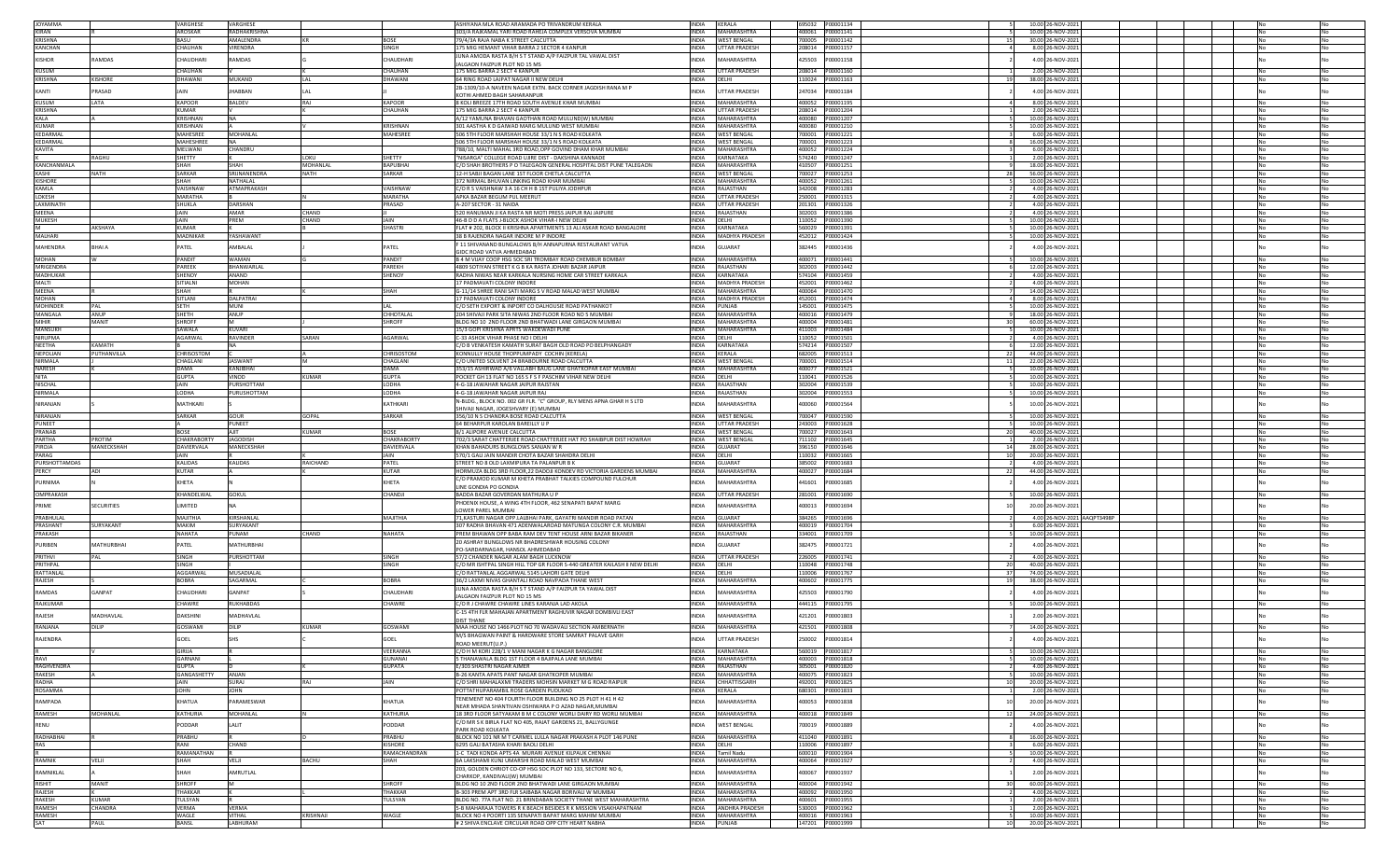|                            |                                     | <b>BHANDARI</b>       | GOVINDLAL          |                  | <b>BHANDAR</b>                  | 38 ANAND NAGAR CHITAWAD ROAD INDORE M P                                                                       |                              | INDIA MADHYA PRADESH      | 452001 P00002019                     |           |                                                          | 30.00 26-NOV-202:                                           |     |
|----------------------------|-------------------------------------|-----------------------|--------------------|------------------|---------------------------------|---------------------------------------------------------------------------------------------------------------|------------------------------|---------------------------|--------------------------------------|-----------|----------------------------------------------------------|-------------------------------------------------------------|-----|
| SUNITA<br>SHEKHAR          |                                     | CHANDWADKAR           | SHRIPAD            | YASHWANT         |                                 | 1/21 USHA NIKETAN MAHANT ROAD VILE PARLE E MUMBAI                                                             |                              | INDIA MAHARASHTRA         | 400057 P00002037                     |           |                                                          | 16.00 26-NOV-202                                            |     |
| SUNIL                      |                                     | <b><i>CHANDAK</i></b> | SHREEGOPAI         |                  |                                 | MAMTA B FLAT NO 41/42 APPA SAHEB MARATHE MARG PRABHADEVI MUMBAI                                               |                              | INDIA MAHARASHTRA         | 400025 P00002049                     |           |                                                          | 2.00 26-NOV-2021                                            |     |
| SHRIRAM                    |                                     | <b>GUPTA</b>          | MANNALAL           |                  |                                 | 44 MARUTI PURAM FAIZABAD ROAD LUCKNOW                                                                         | <b>INDIA</b>                 | UTTAR PRADESH             | 226001 P00002075                     |           |                                                          | 8.00 26-NOV-2021                                            | No  |
| SURESH                     |                                     | GUPTA                 | SHWARCHAND         |                  | <b>GUPTA</b>                    | -180 1ST FLOOR HARI NAGAR CLOCK TOWER NEW DELHI                                                               | INDIA                        | DELHI                     |                                      |           |                                                          | 6.00 26-NOV-2021 AXIPG8609E                                 |     |
| SHANTILAL                  |                                     | GUTKA                 | ANANDJI            |                  |                                 | 24/3496 VISHAL PANT NAGAR C H S LTD, GHATKOPAR EAST, MUMBAI                                                   | <b>INDIA</b>                 | MAHARASHTRA               | 400075                               | P00002096 |                                                          | 10.00 26-NOV-202                                            | No  |
| SHUGAN                     | KUMAT                               | <b>JAIN</b>           | DIWAN              | <b>HAND</b>      | IAIN                            | 18/56 PARK AREA AJMAL KHAN PARK KAROLBAGH NEW DELHI                                                           | <b>INDIA</b>                 | DELHI                     | 110005                               | P00002102 |                                                          | 10.00 26-NOV-202                                            | No  |
|                            | <b>BASTI CHAND</b>                  | <b>JHABAK</b>         |                    |                  |                                 | 5 AIYLUR MUTHIA MUDALI ST CHENNA                                                                              | <b>INDIA</b>                 | Tamil Nadu                | 600079 P00002104                     |           |                                                          | 8.00 26-NOV-202:                                            | No  |
| SURENDRAKUMAR              |                                     | KOTHARI               | MANNALALII         |                  |                                 | 128 JAWAHAR MARG KOTHARI SADAN. INDORE                                                                        | <b>INDIA</b>                 | MADHYA PRADESH            | 452002 P00002150                     |           |                                                          | 4.00 26-NOV-2021                                            | No  |
| SUNDERDAS                  | SEWARAM                             | KODWANI               | SEWARAM            |                  | KODWANI                         | C/O M/S SUNDERDAS SEWARAM GANJ BAZAR GONDIA DIS BHANDARA                                                      | INDIA                        | MAHARASHTRA               | 441601 P00002154                     |           |                                                          | 8.00 26-NOV-2021                                            | No  |
| SUIATHA                    |                                     | KATRAGADDA            |                    | RAMA             | KRISHNA                         | W/O K RAMAKRISHNA A-3-SRFF NIVASAN NAGAR IAGGAIAHPFT                                                          | <b>INDIA</b>                 | <b>ANDHRA PRADESH</b>     |                                      |           |                                                          | 10.00 26-NOV-2021                                           | No  |
| SATISH                     |                                     | LOWLEKAR              |                    |                  | LOWLEKAR                        | M-3/4 ANKUR COMPLEX BEHIND SHOPPING COMPLEX SHIVAILNAGAR BHOPAL                                               | <b>INDIA</b>                 | MADHYA PRADESH            |                                      |           |                                                          | 2.00 26-NOV-2021                                            | No  |
| SHASHIKANT                 |                                     | MEHTA                 | AMRATLAL           |                  | <b>MEHTA</b>                    | ST FLOOR TEJ PRAKASH SOCIETY PT NEHRU MARG NEAR GG HOSPITAL JAMNAGAR                                          | <b>INDIA</b>                 | GUJARAT                   | 361001                               | P00002170 |                                                          | 22.00 26-NOV-202                                            | No  |
| SONA                       | ANIL                                | MANIK                 |                    | <b>HAMDAS</b>    | MANIK                           | 3/B 503,504 GREEN ACRES 325 LOKHANDWALA COMPLEX ANDHERI W MUMBAI                                              | <b>INDIA</b>                 | MAHARASHTRA               | 400053 P00002174                     |           |                                                          | 8.00 26-NOV-202                                             | No  |
| SNEHLATA                   |                                     | MAHANOT               | ANIL               |                  | <b>MAHANOT</b>                  | BIHAR-BAGH NEEMUCH M.P.                                                                                       | <b>INDIA</b>                 | MADHYA PRADESH            | 458441                               | P00002186 |                                                          | 20.00 26-NOV-2021                                           | No  |
| <b>SURESH</b>              |                                     | MITTAL                | MITTAL             |                  |                                 | 91 JANKI NAGAR INDORE                                                                                         | <b>INDIA</b>                 | <b>MADHYA PRADESH</b>     |                                      |           |                                                          | 6.00 26-NOV-2021                                            | No  |
|                            |                                     |                       |                    |                  |                                 |                                                                                                               |                              |                           |                                      |           |                                                          |                                                             |     |
| SADANAND                   |                                     | NAIK                  | SITARAM            |                  | <b>NAIK</b>                     | 2/20 ASHTAVINAYAK BLDG A WING D N LADPATH CHINCHPOKLI MUMBAI                                                  | <b>INDIA</b>                 | MAHARASHTRA               | 400012 P00002191                     |           |                                                          | 10.00 26-NOV-2021                                           | No  |
| SUNANDA                    | NARAYAN                             | <b>NERURKAR</b>       |                    |                  | NERURKAR                        | C-38 TARANG APARTMENT 19 INDRA PRASTHA EXTN MATHER DAIRY ROAD DELHI                                           | <b>INDIA</b>                 | DELHI                     | 110092 P00002202                     |           |                                                          | 10.00 26-NOV-2021                                           | No  |
| SHARDA                     |                                     | PATWA                 | CHANDUI AI         |                  | PATWA                           | B 12 SHIV CHHAYA 33 SIR M V ROAD ANDHERI EAST MUMBAI                                                          | <b>INDIA</b>                 | MAHARASHTRA               |                                      |           |                                                          | 2.00 26-NOV-2021                                            | No  |
| SHAILENDRA                 |                                     | PORWAL                | KAILASH            |                  |                                 | 8/25 MAHESH NAGAR INDORE                                                                                      | <b>INDIA</b>                 | MADHYA PRADESH            | 452007 P00002228                     |           |                                                          | 2.00 26-NOV-2021                                            | No  |
| SUDARSANAM                 |                                     | RAJAGOPALAN           |                    |                  | RAJAGOPALAN                     | FASUMURTHY STREET RANGARAJAPURAM KODAMBAKKAM CHENNAI                                                          | <b>INDIA</b>                 | Tamil Nadu                | 600024 P00002236                     |           |                                                          | 8.00 26-NOV-202                                             | No  |
| SAMAR                      | KUMAR                               | <b>SARKAR</b>         | <b>JNANENDRA</b>   | <b>NATH</b>      | SARKAR                          | 12-H SABJI BAGAN LANE 1ST FLOOR CHETLA CALCUTTA                                                               | <b>INDIA</b>                 | <b>WEST BENGAL</b>        | 700027                               | P00002250 |                                                          | 28.00 26-NOV-202:                                           |     |
| SANJEEV                    |                                     | SITLANI               | MOHAN              |                  |                                 | 17 PADMAVATI COLONY INDORE                                                                                    | <b>INDIA</b>                 | <b>MADHYA PRADESH</b>     | 452001                               | P00002253 | 11                                                       | 22.00 26-NOV-2021                                           | No  |
| SAYEED                     |                                     | <b>SHAIKH</b>         | <b>BASHIR</b>      | MAHAMOOD         | SHAIKH                          | 112 SHIVAJI PARK AT POST KOLHAPUR M S STATE                                                                   | <b>INDIA</b>                 | MAHARASHTRA               | 416001                               | P00002258 |                                                          | 2.00 26-NOV-2021                                            | No  |
| SHAHZADA                   | MOHAMED                             | SALIM                 |                    |                  | RAJA                            | 1 COLOOTOLA STREET CALCUTTA                                                                                   | <b>INDIA</b>                 | <b>WEST BENGAL</b>        | 700073 P00002259                     |           |                                                          | 10.00 26-NOV-2021                                           | No  |
| SHOBHA                     |                                     | SHENOY                | MADHUKAR           |                  | SHENOY                          | RADHA NIWAS NEAR KARKALA NURSING HOME CAR STREET KARKALA                                                      | <b>INDIA</b>                 | KARNATAKA                 | 574104 P00002268                     |           |                                                          | 4.00 26-NOV-2021                                            | No  |
| SUNIL                      | <b>KUMAR</b>                        | SINHA                 | NARENDRANATH       |                  | SINHA                           | 113/1 LAKE TOWN BLOCK - A CALCUTTA                                                                            | <b>INDIA</b>                 | <b>WEST BENGAL</b>        |                                      |           |                                                          | 4.00 26-NOV-2021                                            | No  |
| SUNITADEVI                 |                                     | SHARDA                | <b>BABOOLAL</b>    |                  | SHARDA                          | 86 SHARDA SADAN HARIPHATAK MHOW M P                                                                           |                              | INDIA MADHYA PRADESH      | 453441 P00002281                     |           | 47                                                       | 94.00 26-NOV-202:                                           | No  |
| SURAJ                      | PRATAP                              | SINGH                 | <b>/IRENDRA</b>    |                  | SINGH                           | 175 MIG HEMANT VIHAR BARRA 2 SECTOR 4 KANPUR                                                                  | <b>INDIA</b>                 | UTTAR PRADESH             | 208014 P00002282                     |           |                                                          | 8.00 26-NOV-202                                             | No  |
| SANJEEV                    |                                     | SAIGAL                | <b>CANHAYALAI</b>  |                  | SAIGAL                          | DR SAIGAL CLINIC 83A/70 JUHI KANPUR                                                                           | <b>INDIA</b>                 | <b>JTTAR PRADESH</b>      | 208014                               | P00002297 |                                                          | 18.00 26-NOV-2021                                           | No  |
|                            |                                     |                       |                    |                  |                                 | 203/304 KRUTANJALI APPT. NEAR LAXMI NARAYAN BANGLO OPP.YOGINI BUILDING.                                       |                              |                           |                                      |           |                                                          |                                                             |     |
| SAVITABEN                  |                                     | SHAH                  | HIRALAL            |                  | SHAH                            | PATHARLI ROAD GOGRASWADI, DOMBIVLI (EAST)                                                                     | <b>INDIA</b>                 | <b>IAHARASHTRA</b>        | 421201                               | P00002299 |                                                          | 16.00 26-NOV-2021                                           |     |
| SHILPA                     |                                     | SHAH                  | PANKAJ             |                  |                                 | 401 SARDAR CENTRE NEHRU PARK VASTRAPUR AHMEDABAD                                                              | <b>INDIA</b>                 | <b>GUJARAT</b>            | 380015                               | P00002318 |                                                          | 10.00 26-NOV-202                                            | No  |
| SIMMI                      |                                     | VERMA                 | OM                 | PRAKASH          | VERMA                           | A-133 INDERPURI NEW DELHI                                                                                     | <b>INDIA</b>                 | DELHI                     | 110012                               | P00002336 |                                                          | 10.00 26-NOV-2021                                           | No  |
| SHYAM                      |                                     | VAKHARIA              | SURESH             |                  |                                 | PAMIR 5TH FLOOR 260 WALKESHWAR ROAD MUMBAI                                                                    | <b>INDIA</b>                 | MAHARASHTRA               | 400006                               | P00002341 |                                                          | 10.00 26-NOV-202                                            | No  |
| TARAREN                    | GUNVANTLAL                          | <b>MEHTA</b>          | NA                 |                  |                                 | NIRANJAN 3 VAISHALI NAGAR NR AMRAPALI CINEMA RAJKOT                                                           | <b>INDIA</b>                 | GUIARAT                   | 360001 P00002358                     |           | 19                                                       | 38.00 26-NOV-2021                                           | No. |
|                            |                                     |                       |                    |                  |                                 |                                                                                                               |                              |                           |                                      |           |                                                          |                                                             |     |
|                            | <b>CUMAR</b>                        | ARORA                 |                    |                  | ARORA                           | ROW HOUSE NO.-4 PLOT NO 90 SECTOR-1,SHRI SIDDHI VINAYAK                                                       | <b>NDIA</b>                  | <b>AHARASHTRA</b>         | 400701                               | P00002369 |                                                          |                                                             |     |
| SURENDRA                   |                                     |                       |                    |                  |                                 | HSG.CO-OP SOC NEAR                                                                                            |                              |                           |                                      |           |                                                          | 10.00 26-NOV-2021                                           |     |
|                            |                                     |                       |                    |                  |                                 | TERNA MEDICAL COLLEGE.KOPARKHAIRANE NEW DELHI                                                                 |                              |                           |                                      |           |                                                          |                                                             |     |
| <b>UMED</b>                | MAL                                 | JAIN                  | SHRIMOTI           | MAI              |                                 | MOTIMAL & SONS KATLA BAZAR JODHPUR                                                                            | <b>INDIA</b>                 | RAJASTHAN                 | 342001                               | P00002374 |                                                          | 4.00 26-NOV-202:                                            |     |
| URMILA                     | NARENDRA                            | TELE                  | <b>JARENDRA</b>    | <b>DASARATH</b>  | <b>TELE</b>                     | F 402 SHIVAM CHS LTD SHIVSAI LANE NEAR P S POLICE STATION                                                     | INDIA                        | <b>MAHARASHTRA</b>        | 411027                               | P00002385 |                                                          | 10.00 26-NOV-2021                                           |     |
|                            |                                     |                       |                    |                  |                                 | PIMPLE SAUDAGAR PUNE                                                                                          |                              |                           |                                      |           |                                                          |                                                             |     |
| VINODKUMAR                 |                                     | AGARWAL               | MOTI               | RAM              | AGGARWAL                        | GALI KANDA WALI NOHRIYA BAZAR POST & DIST SIRSA                                                               | <b>INDIA</b>                 | HARYANA                   | 125055                               | P00002392 |                                                          | 10.00 26-NOV-202:                                           | No  |
| VIJAYKUMAR                 |                                     | CHAMPANERIA           | HASMUKHLAL         |                  |                                 | 1/2160 SHROFF BUILDING BAHAHAZARI STREET NANPURA SURAT                                                        | <b>INDIA</b>                 | SUIARAT                   | 395001 P00002408                     |           |                                                          | 2.00 26-NOV-2021                                            | No  |
| VINOD                      | <b>ASHOK</b>                        | <b>ГНОКЅНІ</b>        | ASHOK              | KANTII AI        | ∩нокsнг                         | KAROLIA POLE RENUKA PRINTERY BARODA                                                                           | <b>INDIA</b>                 | SUIARAT                   | 390001 P00002409                     |           |                                                          | 4.00 26-NOV-2021                                            | No  |
| VINOD                      | <b>UMAR</b>                         | CHATRUVEDI            | MURARULAL          |                  | CHATURVEDI                      | C 501 SUMER NAGAR S V ROAD BORIVLI W .OMBAY, MUMBAI                                                           | <b>INDIA</b>                 | MAHARASHTRA               | 400092                               | P00002411 |                                                          | 8.00 26-NOV-2021                                            |     |
|                            |                                     |                       |                    |                  |                                 | 3C 1102 WHISPERING PALMS LOKHANDWALA TOWNSHIP AKURLI                                                          |                              |                           |                                      |           |                                                          |                                                             |     |
| VIJAY                      |                                     | DHALOD                | <b>AURLIDHAR</b>   |                  |                                 | ROAD KANDIVALI EAST MUMBA                                                                                     | <b>INDIA</b>                 | AHARASHTRA                | 400101                               | 00002418  |                                                          | 10.00 26-NOV-2021 AADPP9144P                                |     |
|                            | <b>HARI</b>                         | <b>HARAN</b>          | VFFRARAGHAVAN      |                  |                                 | 15. G.C. AVENUE. KOLKATA                                                                                      | <b>INDIA</b>                 | <b>WEST BENGAL</b>        | 700013                               | P00002424 |                                                          | 8.00 26-NOV-202:                                            | No  |
| VIJAY                      | <b>KUMARD</b>                       | JAIN                  | DESHABHUSHAN       |                  | JAIN                            | E 9 TIRUPATI SUPREM ENCLAVE JALAN NAGAR, AURANGABAD                                                           | <b>INDIA</b>                 | MAHARASHTRA               | 431005                               | P00002425 |                                                          | 2.00 26-NOV-2023                                            | No  |
|                            |                                     |                       |                    |                  |                                 | 14/2 SOUTH TUKOGANJ RAMKRISNA SURI COMPOUND BEHIND HOTEL                                                      |                              |                           |                                      |           |                                                          |                                                             |     |
| VIDHUT                     | KUMAR                               | JAIN                  | <b>ATAN</b>        |                  |                                 | <b>SURYA INDORE</b>                                                                                           | <b>INDIA</b>                 | <b>AADHYA PRADESH</b>     | 452001                               | P00002427 |                                                          | 10.00 26-NOV-2021                                           |     |
| VASANTKUMAR                |                                     | KAKADIA               | ANANDIIRHAI        |                  |                                 |                                                                                                               |                              | GUIARAT                   | 360002 P00002430                     |           |                                                          |                                                             |     |
|                            |                                     |                       |                    |                  |                                 | 15/B MANHAR PLOT DEV KRUPA RAJKOT                                                                             | <b>INDIA</b>                 |                           |                                      |           |                                                          | 2.00 26-NOV-2021                                            | No  |
| <b>VIBHA</b>               | VINOD                               | KARIA                 | VINOD              | VRAJLAL          | KARIP                           | KRISHNABAD 43 BHULABHAI DESAI ROAD MUMBAI                                                                     | <b>INDIA</b>                 | MAHARASHTRA               | 400026 P00002433                     |           |                                                          | 92.00 26-NOV-2021                                           | No  |
| VIJAYA                     |                                     | <b>KOSREKAR</b>       | <b>TARACHANDRA</b> |                  | <b>KOSREKAR</b>                 | ALLAHABAD BANK REID ROAD AHMEDABAD                                                                            | INDIA                        | <b>GUJARAT</b>            | 380002 P00002436                     |           |                                                          | 4.00 26-NOV-202:                                            |     |
| VIKRAM                     |                                     | KHOSHOO               |                    |                  | <b>KHOSHOO</b>                  | K-2 SOUTH EXTENSION PART II NEW DELH                                                                          | <b>INDIA</b>                 | DELHI                     | 110049 P00002437                     |           |                                                          | 44.00 26-NOV-202                                            |     |
| VINOD                      | VRAJLAL                             | KARIA                 | VRAII AI           | VANMALIDAS       | KARIA                           | KRISHNABAD 43 BHULABHAI DESAI ROAD MUMBAI                                                                     | <b>INDIA</b>                 | MAHARASHTRA               | 400026                               | P00002438 | -50                                                      | 100.00 26-NOV-2021                                          |     |
| VIMAL                      |                                     | <b>MODI</b>           | <b>GORDHANDAS</b>  |                  |                                 | 43 GIRIRAJ RAJAWADI GHATKOPAR MUMBAI                                                                          | <b>INDIA</b>                 | MAHARASHTRA               | 400077 P00002455                     |           |                                                          | 16.00 26-NOV-2021                                           | No  |
| VEERENDER                  |                                     | PAITHARA              |                    |                  |                                 | S/O PAITHARA RAMESH OPP RAGHUNATH BHAVAN H NO 7-9-40,                                                         | INDIA                        | <b>ELANGANA</b>           | 503001                               | P00002463 |                                                          | 4.00 26-NOV-2021                                            |     |
|                            |                                     |                       |                    |                  |                                 | DEVI ROAD NIZAMABAD                                                                                           |                              |                           |                                      |           |                                                          |                                                             |     |
| <b>VIIAYAI AKSHMI</b>      |                                     | RAMAN                 |                    |                  | RAMAN                           | 22 GIT SARITA DR R P ROAD MULUND WEST MUMBAI                                                                  |                              |                           |                                      |           |                                                          |                                                             |     |
| VANITA                     |                                     | <b>SURI</b>           |                    |                  |                                 |                                                                                                               | <b>INDIA</b>                 | MAHARASHTRA               | 400080 P00002473                     |           |                                                          | 10.00 26-NOV-2021                                           | No  |
| VAZIR                      |                                     |                       | <b>SURINDER</b>    |                  | SURI                            | 60 B T ROAD FLAT NO 11 CALCUTTA                                                                               | <b>INDIA</b>                 | WEST BENGAL               | 700002 P00002484                     |           |                                                          | 4.00 26-NOV-2021                                            | No  |
| VISHAL                     |                                     | SOMANI                | <b>JANUBHAI</b>    |                  |                                 | BLDG A/6 FLAT 341 HYLAND PARK S V ROAD DAHISAR EAST MUMBAI                                                    | <b>INDIA</b>                 | MAHARASHTRA               | 400068 P00002487                     |           |                                                          | 8.00 26-NOV-2021                                            | No  |
| VIMALA                     |                                     | SHAH                  | URESH              |                  | SHAH                            | NEW RADIO CENTRE OPP S T BUS STATION DHEBAR ROAD RAJKOT                                                       | <b>INDIA</b>                 | <b>GUJARAT</b>            | 360001                               | P00002497 |                                                          | 4.00 26-NOV-2021                                            | No  |
|                            |                                     |                       | <b>JAGANNATH</b>   |                  |                                 |                                                                                                               |                              |                           |                                      |           |                                                          |                                                             | No  |
| VANAJA                     |                                     | SHENOY<br>VASUKL      | VASUKI             |                  | SHANUBHOGUE                     | D/O JAGANNATHA SHANU BHOGUE MERCHANT BANTWADY PO SHENAPUF                                                     | <b>INDIA</b><br><b>INDIA</b> | Karnataka<br>KARNATAKA    | 576235 P00002498<br>560070 P00002504 |           |                                                          | 14.00 26-NOV-2021                                           | No  |
|                            |                                     |                       |                    |                  |                                 | NO 2285 7TH MAIN 21ST CROSS BANASHANKARI 2ND STAGE BANGALORE                                                  |                              |                           |                                      |           |                                                          | 10.00 26-NOV-2021                                           |     |
| RUBY                       |                                     | JAIN                  | <b>IKHAR</b>       | HAND             | <b>AIN</b>                      | 290 / 3A, FIRST FLOOR SEC - 3 FRONT SIDE VAISHALI GHAZIABAD VAISHAL                                           | INDIA                        | <b>TTAR PRADESH</b>       | 201010                               |           | N300079-10678739-10678739                                | 2.00 29-NOV-2021 AHOPJ7517Q                                 |     |
|                            |                                     |                       | SUBBURATHINAM      |                  |                                 | UTTAR PRADESH                                                                                                 |                              |                           |                                      |           |                                                          |                                                             |     |
| <b>MURUGESAN</b><br>AMUDHA |                                     | M                     | MANOHARAN          |                  |                                 | 3/100, SEETHAPATTI V S NAGAR KATTUPUTHUR TRICHY                                                               | <b>INDIA</b><br><b>INDIA</b> | Tamil Nadu<br>PONDICHERRY | 621207                               |           | IN300175-10354326-10354326<br>IN300175-10420305-10420305 | 4.00 29-NOV-2021 ALIPM2728C                                 | No  |
|                            |                                     |                       |                    |                  |                                 | 62 C. 7TH STREET KUMARAN NAGAR LAWSPET PONDICHERRY                                                            |                              |                           | 605008                               |           |                                                          | 6.00 29-NOV-2021 AIRPA6777F                                 | No  |
| PRAVEEN                    |                                     | JAIN                  |                    |                  | JAIN                            | 114 ADARSH NAGAR AJMER ROAD BEAWER                                                                            | <b>INDIA</b>                 | RAJASTHAN                 | 305901                               |           | N300183-12646585-12646585                                | 20.00 29-NOV-2021                                           | No  |
| FARIDA                     |                                     | DODIYANI              | FEROZALI           |                  | <b>DODIYANI</b>                 | LAT A 24 9/4/351/4 SILVER JUBILEE APARTMENT NANDED                                                            | <b>INDIA</b>                 | MAHARASHTRA               | 431602                               |           | IN300214-12081480-12081480<br>11                         | 2.00 29-NOV-2021 AHYPD5329A                                 |     |
| SACHIN                     | GHANSHYAM                           | SHARMA                |                    |                  | SHARMA                          | AT ARVI, T/H ARVI DIST WARDHA                                                                                 | INDIA                        | MAHARASHTRA               | 442201                               |           | IN300214-13556946-13556946                               | 22.00 29-NOV-2021 AYUPS3270J                                |     |
| SYEDA                      | HALEEMA                             | SADIA                 | SYED               | HIZER            | SHOWKATHPEER                    | NO 33 1ST CROSS 2ND STAGE RAJEEV NAGAR UDAYAGIRI MYSURU MYSORE                                                | <b>INDIA</b>                 | ARNATAKA                  | 570019                               |           | IN300214-16032344-16032344                               | 2.00 29-NOV-2021 BFRPS9345P                                 |     |
|                            |                                     |                       |                    |                  |                                 | MYSORE KARNATAKA                                                                                              |                              |                           |                                      |           |                                                          |                                                             |     |
| CEENU                      |                                     | KARIAN                | BABU               |                  | KARIAN                          | KARIATH HOUSE ALLAPRA P O PERUMBAVOOR PERUMBAVOOR                                                             | <b>INDIA</b>                 | KERALA                    | 683553                               |           | IN300239-11783747-11783747                               | 10.00 29-NOV-2021 AHGPC2627J                                | No  |
| <b>SUDHA</b>               |                                     | GANGARAM              | VASUDEVA           | REDDY            | GANGARAM                        | H NO 8-3-169/52 SIDDHARTHA NAGAR BEHIND VENGALARAO NAGAR HYDERABAD                                            | <b>INDIA</b>                 | <b>FFI ANGANA</b>         | 500038                               |           | IN300239-12027799-12027799                               | 2.00 29-NOV-2021 AMCPG8372K                                 | No  |
| GATTU                      | <b>IMXA</b>                         | <b>BAI</b>            | GATTU              |                  | NARSAIAH                        | 1.33. GOTMUKKALA MAKLOOR NIZAMARAD                                                                            | <b>INDIA</b>                 | <b>FFI ANGANA</b>         | 503246                               |           | IN300239-12302417-12302417                               | 2.00 29-NOV-2021 ALVPG3263D                                 | No. |
| <b>BENNY</b>               |                                     | JOSE                  | JOSE               |                  |                                 | TP 7/566/E. JOSCO SWEETS PONNAKKAL P O KOZHIKODE                                                              | <b>INDIA</b>                 | KERALA                    | 673603                               |           | N300239-12451904-12451904                                | 2.00 29-NOV-2021 AJJPJ5132G                                 |     |
| MANOHARAN                  |                                     |                       | AKUKUTIY           |                  | GOUNDER                         | 5B D R O COMPOUND RACE COURCE COIMBATORE                                                                      | INDIA                        | Tamil Nadu                | 641018                               |           | IN300239-12603228-12603228                               | 2.00 29-NOV-2021 AJVPM5078J                                 |     |
|                            |                                     |                       |                    |                  |                                 | 4 1702 AMRAPALI EDEN PARK F 27 SECTOR 50 GAUTAM BUDDHA NAGAR NOIDA                                            |                              |                           |                                      |           |                                                          |                                                             |     |
| VANDNA                     |                                     | <b>BISARIA</b>        | RAVI               |                  | BISARIA                         | <b>UTTAR PRADESH</b>                                                                                          | INDIA                        | UTTAR PRADESH             | 201301                               |           | IN300239-50071870-50071870                               | 2.00 29-NOV-2021 ALGPB0041H                                 |     |
|                            |                                     |                       |                    |                  |                                 | 11. SUNITA APARTMENT, OPP KRUPA PETROL PUMP, S.M.ROAD.ELLISBRIDGE.                                            |                              |                           |                                      |           |                                                          |                                                             |     |
| PINAKINI                   | ABHAY                               | NANAVATI              | ABHAY              |                  |                                 | AHMEDABAD.                                                                                                    | <b>INDIA</b>                 | GUJARAT                   | 380006                               |           | IN300343-10033318-10033318                               | 2.00 29-NOV-2021 ACVPN0508M                                 |     |
|                            |                                     |                       |                    |                  |                                 | 1-A SARITA APPT SAGAR SARITA SARGAM COMPLEX SOMNATH MAHADEV                                                   |                              |                           |                                      |           |                                                          |                                                             |     |
| ABHISHEK                   |                                     | PACHAURI              | SURESH             | PRATAPSINGH      | PACHAURI                        | RD PARLE POINT SURAT                                                                                          | <b>INDIA</b>                 | GUJARAT                   | 395007                               |           | IN300360-10751237-10751237                               | 2.00 29-NOV-2021 AGWPP0087C                                 |     |
|                            |                                     |                       |                    |                  |                                 |                                                                                                               |                              |                           |                                      |           |                                                          |                                                             |     |
| TAMILARASAN                |                                     |                       | PONNUSWAMYNADAR    |                  |                                 | OLD NO 3/208 NEW NO 3/200 THARMARTHA ROAD UMARIKADU,                                                          | <b>INDIA</b>                 | Tamil Nadu                | 628151                               |           | IN300378-10277234-10277234                               | 2.00 29-NOV-2021 AJFPT3606H                                 |     |
|                            |                                     | KANCHANA              |                    |                  |                                 | SRIVAIKUNDAM TUTICORIN                                                                                        |                              |                           |                                      |           |                                                          |                                                             |     |
|                            |                                     |                       |                    | VENKATA<br>KUMAR | CHALAM                          | 1/3 PERUMAL KOVIL STREET MUTHAIALPET PONDICHERRY                                                              |                              | INDIA PONDICHERRY         | 605003                               |           | IN300394-12939434-12939434                               | 4.00 29-NOV-2021 ASSPK2579C                                 |     |
| PRAGATI                    |                                     | SHRIVASTAVA           | HARESH             |                  | SHRIVASTAVA                     | C/O H K SHRIVASTAVA 136 INDRA NAGAR SHIVPURI (MP)                                                             |                              | INDIA MADHYA PRADESH      | 473551                               |           | IN300394-16971263-16971263                               | 2.00 29-NOV-2021 CCBPS4926G                                 | No  |
| SAMPATKUMAR                |                                     | <b>BANGUR</b>         | <b>NA</b>          |                  |                                 | 85/A VIKRAM MARG SHRIKRISHNA NIWAS FREEGANJ CHOK UJJAIN MP                                                    |                              | INDIA MADHYA PRADESH      | 456010                               |           | IN300450-10474449-10474449                               | 20.00 29-NOV-2021 AKWPB8611L                                | No  |
| KAMALADEVI                 |                                     | <b>BANGUR</b>         | <b>NA</b>          |                  |                                 | 85/A VIKRAM MARG SHRIKRISHNA NIWAS FREEGANJ CHOK UJJAIN MP                                                    |                              | INDIA MADHYA PRADESH      | 456010                               |           | IN300450-10474914-10474914                               | 12.00 29-NOV-2021 AKWPB8612K                                | No  |
| RAMESHCHAND                | <b>BIKAMCHAN</b>                    | SHARMA                | <b>BIKAMCHAN</b>   |                  | SHARMA                          | FLAT NO 103A 4 BHUMIRAJ WOODS PLOT NO 55 SEC-20 NAVI MUMBAI MAHARASHTRA                                       |                              | INDIA MAHARASHTRA         | 410210                               |           | IN300450-13900767-13900767                               | 2.00 29-NOV-2021 DCJPS4057M                                 | No  |
| PRAKASH                    |                                     | JAIN                  | GOPI               | CHAND            | JAIN                            | F1 / 1 AND 2 BUILDING 24 98 CHRISTOPHAR ROAD BRINDAVAN GARDEN KOLKATA                                         |                              | INDIA WEST BENGAL         | 700046                               |           | IN300476-41714169-41714169                               | 2.00 29-NOV-2021 AESPJ4659Q                                 | No  |
| RADHA                      |                                     | <b>JAIN</b>           | <b>NA</b>          |                  |                                 | C 95 SECTOR 01 DEVENDRA NAGAR RAIPUR                                                                          |                              | INDIA CHHATTISGARH        | 492009                               |           | IN300476-41830682-41830682<br>- 21                       | 42.00 29-NOV-2021                                           | No  |
| TEJ                        | PAL SINGH                           | TYAGI                 | CHAND              | KIRAN            | <b>TYAGI</b>                    | C 407 A GALI NO 17 C BLOCK BHAJAN PURA DELHI                                                                  | INDIA DELHI                  |                           | 110053                               |           | IN300513-16447862-16447862                               | 2.00 29-NOV-2021 AEXPT0911L                                 | No  |
| SEARCE                     | COSOURCING SERVICES PRIVATE LIMITED |                       |                    |                  |                                 | 301 SHREE AMEYA 30 ASHOK NAGAR SHIVAJINAGAR PUNE MAHARASHTRA                                                  |                              | INDIA MAHARASHTRA         | 411007                               |           | IN300513-17282977-17282977                               | 6.00 29-NOV-2021 AAICS2159P                                 | No  |
|                            |                                     |                       |                    |                  |                                 | O NO 2/549B N NO 2/274 REDDIAR STREET THALUGAI THURAIYUR TRICHY                                               |                              |                           |                                      |           |                                                          |                                                             |     |
|                            |                                     | RAVIKUMAR             | PALANISAMY         |                  |                                 | <b>TAMIL NADU</b>                                                                                             | <b>INDIA</b>                 | Tamil Nadu                | 621012                               |           | IN300513-20354325-20354325                               | 2.00 29-NOV-2021 BBKPP3499Q                                 |     |
|                            |                                     |                       |                    |                  |                                 | 4 SEASONS APPT BLOCK A FLAT 308 DHANUMJAYA RESIDENCY NEAR GRK HOSPITAL                                        |                              |                           |                                      |           |                                                          |                                                             |     |
| <b>ANITA</b>               | S V PRASAD                          | RAJU<br><b>BAGLA</b>  | NARASIMHA<br>RAJ   | KUMAR            | <b>GUNTORI</b><br><b>GOENKA</b> | P P ROAD BHIMAVARAM ANDHRA PRADESH INDIA<br>B2/F2 MILROC WOODS CORLIM ILHAS OPP CORLIM PETROL PUMP CORLIM GOA | <b>INDIA</b><br>INDIA GOA    | ANDHRA PRADESH            | 534201<br>403110                     |           | IN300513-20752102-20752102<br>IN300513-20845981-20845981 | 40.00 29-NOV-2021 AFBPG3823M<br>2.00 29-NOV-2021 AGMPB5457C |     |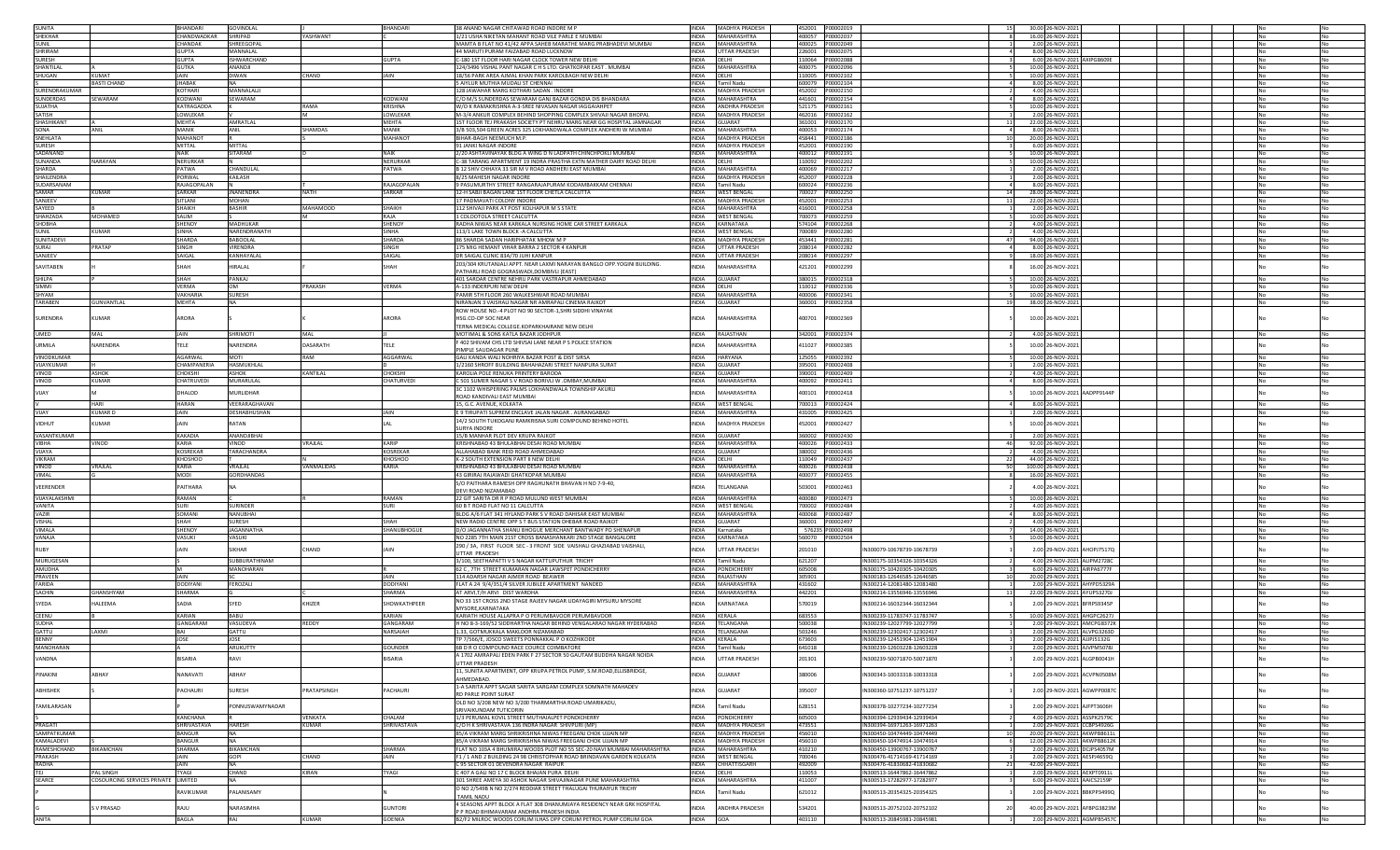|                                    |                                        | SINGH                   | LACHHIRAM                  |                     | SINGH                            | B/17/5 TOPAZ CO OP HSG SOC LTD 5TH FLOOR BARAVE ROAD GODREJ HILL KALYAN W                                                                       | <b>INDIA</b>                 | MAHARASHTRA                             | 421301           | IN300513-20980942-20980942                                                             |    | 2.00 29-NOV-2021 AMKPS0428C                                                         |           |                        |
|------------------------------------|----------------------------------------|-------------------------|----------------------------|---------------------|----------------------------------|-------------------------------------------------------------------------------------------------------------------------------------------------|------------------------------|-----------------------------------------|------------------|----------------------------------------------------------------------------------------|----|-------------------------------------------------------------------------------------|-----------|------------------------|
| MAHARA                             |                                        |                         |                            |                     |                                  | BARAVE ROAD THANE MAHARASHTRA                                                                                                                   |                              |                                         |                  |                                                                                        |    |                                                                                     |           |                        |
| MAHESH                             | VASANT                                 | URANKAR                 | VASANT                     | NARAYAN             | <b>JRANKAR</b>                   | SHREE KRISHNA KUTIR FL NO 303 1ST FLR MAHATMA PHULE RD MOMIN PADA<br>NR SHANI MANDIR                                                            | <b>INDIA</b>                 | MAHARASHTRA                             | 410206           | IN300513-21187517-21187517                                                             |    | 2.00 29-NOV-2021 ABAPU0957H                                                         |           |                        |
|                                    |                                        |                         |                            |                     |                                  | NAVI MUMBAI MAHARASHTRA                                                                                                                         |                              |                                         |                  |                                                                                        |    |                                                                                     |           |                        |
| PALANICHAMY                        |                                        |                         | AKTHIVEL                   |                     |                                  | NEW NO 8/1/45 VADAMADURAI VEDASANDUR TK NEAR VINAYAK                                                                                            | <b>NDIA</b>                  | <b>Tamil Nadu</b>                       | 624801           | N300513-21473620-21473620                                                              |    | 4.00 29-NOV-2021 CODPP7335E                                                         |           |                        |
|                                    |                                        |                         |                            |                     |                                  | TEMPLE DINDIGUL TAMIL NADL                                                                                                                      |                              |                                         |                  |                                                                                        |    |                                                                                     |           |                        |
| <b>DINESH</b>                      |                                        | <b>CLIMAR</b>           | /ISHAN                     |                     | <b>ACHHWAN</b>                   | B 1/33 SECTOR D1 L D A COLONY KANPUR ROAD NEAR SPRING DALE<br>COLLEGE LUCKNOW UTTAR PRADESI                                                     | <b>INDIA</b>                 | <b>UTTAR PRADESH</b>                    | 226012           | IN300513-21589850-21589850                                                             |    | 2.00 29-NOV-2021 AFCPK4068B                                                         |           |                        |
| AIAY                               |                                        | AWASTHI                 | <b>HIRA</b>                | LAL                 | AWASTHI                          | K -391 KANGRA NIKETAN VIKAS PURI NEW DELHI                                                                                                      | <b>INDIA</b>                 | <b>IDELHI</b>                           | 110018           | IN300861-10014781-1001478;                                                             |    | 6.00 29-NOV-2021 AAGPA4788F                                                         |           | <b>No</b>              |
| MAHESH                             |                                        | <b>MAHESHWAR</b>        | GANESH                     | MALI                | MAHESHWARI                       | 19 GUMASTA NAGAR SUKHNIWAS ROAD INDORE M P                                                                                                      | <b>INDIA</b>                 | <b>MADHYA PRADESH</b>                   | 452009           | IN300888-14376317-14376317                                                             |    | 6.00 29-NOV-2021                                                                    |           |                        |
| GOVERDHAN                          | DASS                                   | AGGARWAL                | <b>KASHMIRI</b>            |                     | AL                               | V. K. TOWER JANDIALA ROAD NEAR BOHRI CHOWK TARN TARAN<br>M-48,VIDHAN SABHA ROAD CRYSTAL ARCADE RAJEEV NAGAR SHANKAF                             |                              | INDIA PUNJAB                            | 143401           | IN300888-14382729-14382729                                                             |    | 6.00 29-NOV-2021 ABTPA3587A                                                         |           |                        |
| RUKMANI                            |                                        | <b>HARDUL</b>           | LSHARDUL                   |                     |                                  | NAGAR RAIPUR(C.G.)                                                                                                                              | <b>INDIA</b>                 | <b>CHHATTISGARH</b>                     | 492007           | IN300940-10187095-10187095                                                             |    | 10.00 29-NOV-2021 ATQPS9665L                                                        |           |                        |
| <b>JAWAHAR</b>                     | KANAIYALAL                             | RAMCHANDANI             | KANAIYALAL                 |                     | RAMCHANDANI                      | CHAKI STREET, LADI ROAD, JETPUR.                                                                                                                | <b>INDIA</b>                 | <b>JUJARAT</b>                          | 360370           | N300974-10887119-10887119                                                              |    | 2.00 29-NOV-2021 AFQPR7638G                                                         |           |                        |
| <b>SMT</b>                         | SANGITA                                | SRIVASTAVA              |                            |                     | SRIVASTAVA                       | 25/219B NAYA BAS LOHA MANDI AGRA                                                                                                                | <b>INDIA</b>                 | <b>UTTAR PRADESI</b>                    | 282002           | N301006-10058133-10058133                                                              |    | 4.00 29-NOV-202:                                                                    |           |                        |
| SHANKERBHARTHI                     | SATYANARAYANA                          | MURTY<br><b>GOSAI</b>   | PUNABHARTH                 |                     | <b><i>FHAMMAYYA</i></b><br>GOSAI | 64-1-4/3 DURGAYYATHOTA PRATHAP NAGAR OPP RED CROSS BOYS SCHOOL KAKINADA<br>DWARKESH PARK 4 NEAR MANSHI PROVISION STORS RAMESHWAR NAGAR JAMNAGAR | <b>INDIA</b><br><b>INDIA</b> | <b>ANDHRA PRADESH</b><br>GUJARAT        | 533004<br>361008 | IN301022-21021653-21021653<br>IN301039-24440972-24440972                               |    | 2.00 29-NOV-2021 ACEPA8522B<br>4.00 29-NOV-2021 AFDPG4527K                          |           | <b>No</b>              |
| <b>BINAY</b>                       |                                        | <b>KUMAR</b>            | NANDLAL                    |                     | PRASAD                           | SANGAM KOTHI, INDRAPURI RATU ROAD, P.O. HEHAL, RANCH                                                                                            | <b>INDIA</b>                 | <b>JHARKHAND</b>                        | 834005           | IN301127-15214154-15214154                                                             |    | 2.00 29-NOV-2021 ABOPK5237L                                                         |           | <b>No</b><br><b>No</b> |
| MRS                                | CHHAYA                                 | <b>MISHRA</b>           | RAM                        | <b>BABU</b>         | <b>MISHRA</b>                    | C/O UNION BANK OF INDIA KATRA BAZAR SAGAR (MP)                                                                                                  |                              | INDIA MADHYA PRADESH                    | 470002           | IN301127-16329405-16329405                                                             |    | 8.00 29-NOV-2021 AIZPM5534E                                                         |           |                        |
| KIRTIDA                            |                                        | <b>BHAMWAI A</b>        | PRAVINCHANDRA              |                     | <b>BHAMWAIA</b>                  | 256 SHAKTINAGAR NR SHAKTINATH TEMPLE LINK ROAD BHARUCH                                                                                          |                              | INDIA GUJARAT                           | 392001           | IN301127-16625205-16625205                                                             |    | 4.00 29-NOV-2021 ACGPB8845G                                                         |           | <b>No</b>              |
| MAHAVEER                           | PRASAD                                 | JAIN                    | RATAN                      | <b>LAL</b>          | JAIN                             | MOHALLA SHAGIRDH PESHA TONK                                                                                                                     | <b>INDIA</b>                 | RAJASTHAN                               | 304001           | IN301160-30391254-30391254                                                             |    | 18.00 29-NOV-2021 ABHPJ5383K                                                        |           | <b>No</b>              |
| <b>VIPUL</b>                       |                                        | AGGARWAL                | <b>GOVERDHAN</b>           | DASS                | AGGARWAL                         | S/O GOVERDHAN DASS AGGARWAL V K TOWER JANDIALA ROAD NEAR BOHRI<br><b>HOWK TARN TARAI</b>                                                        | <b>NDIA</b>                  | PUNJAB                                  | 143401           | N301330-19364071-19364071                                                              |    | 4.00 29-NOV-2021 AHCPA5347D                                                         |           |                        |
| MHATRE                             | <b>GIRISH</b>                          | <b>NARHARI</b>          | MHATRE                     | NARHARI             | RAJARAM                          | LABH KRUPA BUILDING 1B SANTOSHI MATA ROAD NAVAGAON DAHISAR WEST MUMBAI                                                                          | <b>INDIA</b>                 | MAHARASHTRA                             | 400068           | IN301330-19507180-19507180                                                             |    | 14.00 29-NOV-2021 ADKPM3503D                                                        |           |                        |
|                                    |                                        |                         |                            |                     |                                  | C/O SHRI RAMASHISH YADAV HOUSE NO. 30 ROAD NO. 2 EXT RAJBANSI                                                                                   |                              |                                         |                  |                                                                                        |    |                                                                                     |           |                        |
| ANITA                              |                                        | KUMARI                  | <b>DINESH</b>              |                     | <b>ADAV</b>                      | NAGAR PATNA                                                                                                                                     | <b>INDIA</b>                 | <b>BIHAR</b>                            | 800023           | IN301330-20140517-20140517                                                             |    | 4.00 29-NOV-2021 AVEPK9363P                                                         |           |                        |
| <b>ASHA</b>                        |                                        | RANI                    | SAIN                       |                     | DASS                             | 171 B STREET NO CI MOHALLA CHANDER NAGAR ACROSS RLY LINE BATALA                                                                                 | <b>INDIA</b>                 | PUNJAB                                  | 143505           | IN301549-14670635-14670635                                                             |    | 20.00 29-NOV-2021 AAKPR7433A                                                        |           |                        |
| <b>BHAKTIBEN</b>                   |                                        | SOMAIYA                 |                            |                     | TAKAVANI                         | DISTT GURDASPUR                                                                                                                                 | <b>INDIA</b>                 | GUIARAT                                 | 362630           | IN301549-31713306-31713306                                                             |    |                                                                                     |           | <b>No</b>              |
| <b>JAYANTHI</b>                    |                                        |                         | RANGANATHAN                |                     |                                  | SHITAL MITADI ROAD NR POLICE LINE DI JUNAGADH TAL MANAVADAR MANAVADAR<br>C 20/3006 SASTHA NAGAR KARAMANA PO TRIVANDRUM                          | <b>INDIA</b>                 | KERALA                                  | 695002           | IN301637-40238773-40238773                                                             |    | 2.00 29-NOV-2021 BPXPS2627L<br>2.00 29-NOV-2021 ACKPR0522Q                          |           |                        |
|                                    |                                        |                         |                            |                     |                                  | CHAITHRAM ANAMON KOOVALASSERY PO MARANALLOOR TRIVANDR                                                                                           |                              |                                         |                  |                                                                                        |    |                                                                                     |           |                        |
| <b>BIJU</b>                        | KUMAR                                  |                         | <b>HELLATHAMPI</b>         |                     |                                  | <b>FRIVANDRUM KERALA</b>                                                                                                                        | <b>INDIA</b>                 | KERALA                                  | 695512           | N301637-40801243-40801243                                                              |    | 2.00 29-NOV-2021 AKUPK1893P                                                         |           |                        |
| MUKITUL                            |                                        | <b>HYF</b>              | <b>INAMUL</b>              |                     | <b>HYF</b>                       | HQ 41 SUB AREA C/O 99 APO                                                                                                                       | <b>INDIA</b>                 | Guiarat                                 | 383430           | IN301696-10323342-10323342                                                             |    | 4.00 29-NOV-2021 ABNPH9386E                                                         |           | <b>No</b>              |
| <b>JAYANTHIR</b>                   |                                        |                         | <b>HAMIL</b>               |                     | SELVANS                          | 8 A1 KASTURIBAI STREET2 RAMAKRISHNAPURAM COIMBATORE                                                                                             | <b>INDIA</b>                 | <b>Tamil Nadu</b>                       | 641006           | IN301696-10637700-10637700                                                             |    | 2.00 29-NOV-2021 AGOPJ1483E                                                         |           |                        |
|                                    |                                        |                         |                            |                     |                                  | TAMIL NADU COIMBATORE<br>S/O C N THIPPAIAH SHETTY GANDHI CIRCLE BEHIND VIJAYA BANK                                                              |                              |                                         |                  |                                                                                        |    |                                                                                     |           |                        |
|                                    | CHANNARAYAPATNA THIPPIAHSETTY NAGENDRA | <b>GUPTHA</b>           | <b>HIPPAIAH</b>            |                     | SFTTY                            | CHANNARAYAPATNA CHANNARAYAPATNA                                                                                                                 | <b>INDIA</b>                 | KARNATAKA                               | 573116           | IN301696-11300318-11300318                                                             |    | 4.00 29-NOV-2021 ADMPG7110N                                                         |           |                        |
| VEDULLAPALLI                       |                                        | SATEESH                 | VENKATESWARA               | RAO                 | VEDULLAPALLI                     | H NO 2/2/145 GANDHICHOW KHAMMAM                                                                                                                 | <b>INDIA</b>                 | <b><i>TELANGANA</i></b>                 | 507003           | IN301696-12234914-12234914                                                             |    | 4.00 29-NOV-2021 ALRPV6636M                                                         |           | <b>No</b>              |
| ANITA                              |                                        | BANERJEE                | UBRATA                     |                     | BANERJEE                         | 5/79 B H AREA ROAD NO 3 PO KADMA JAMSHEDPUR                                                                                                     | <b>INDIA</b>                 | <b>JHARKHAND</b>                        | 831005           | N301696-12302970-12302970                                                              |    | 2.00 29-NOV-2021 BACPB2404C                                                         |           |                        |
|                                    |                                        | SABITHA                 | <b>ASANTHAN</b>            |                     |                                  | 19 3D ARRS APARTMENTS GREENWAYS ROAD FAIRLANDS SALEM                                                                                            | <b>INDIA</b>                 | amil Nadu                               | 636016           | IN301774-12093514-12093514                                                             |    | 2.00 29-NOV-2021 BNKPS6454A                                                         |           |                        |
| <b>RADHE</b><br>YOGESH             | SHYAM                                  | SONI<br><b>JAROLIYA</b> | <b>SIDDH</b><br>RAMCHANDRA | <b>NATH</b>         | SONI<br><b>JAROLIYE</b>          | H.NO. 15/2. SHREERAM COLONY (KAJIPURA). UJJAIN (M.P.)<br>N.P.- 15. D- SECTOR, SUDAMA NAGAR, INDORE (M.P.)                                       | <b>INDIA</b><br><b>INDIA</b> | MADHYA PRADESH<br><b>MADHYA PRADESH</b> | 456001<br>452009 | IN301983-10455502-10455502<br>IN301983-10513756-10513756                               |    | 2.00 29-NOV-2021 AVOPS8415N<br>2.00 29-NOV-2021 AJRPJ7349D                          |           | <b>No</b><br>No        |
| ANIL                               | KUMAR                                  | JAIN                    | KALYAN                     |                     | <b>JAIN</b>                      | 26 - MIG, HOUSING BOARD COLONY, SHASTRI NAGAR, UJJAIN (M.P.)                                                                                    | <b>INDIA</b>                 | <b>MADHYA PRADESH</b>                   | 456010           | IN301983-10684376-10684376                                                             |    | 2.00 29-NOV-2021 ABNPJ7567M                                                         |           | No                     |
| <b>HIRFNRHA</b>                    | <b>DESHURBHA</b>                       | AHIR                    | <b>DESHURBHA</b>           | LATMANBHA           | <b>AHIR</b>                      | RANGHOLA TA .UMARALA DIST. BHAVNAGAR                                                                                                            | <b>INDIA</b>                 | GUJARAT                                 | 364230           | IN301991-10465988-10465988                                                             |    | 2.00 29-NOV-2021 ABUPA7293C                                                         |           |                        |
| VAGHASIYA                          | MUKESH                                 | CHHAGANBHAI             | CHHAGANRHA                 | KURAJIRHAI          | VAGHASIYA                        | B/H. ASHRAM AT. NARI VIA. CHITRA BHAVNAGAR                                                                                                      | <b>INDIA</b>                 | GUIARAT                                 | 364004           | LN301991-10868832-10868832                                                             |    | 6.00 29-NOV-2021 AGPPV8478G                                                         |           | No                     |
| TANUJ                              | PRASAD                                 | <b>UJARI</b>            | AGDISH                     | PRASAD              | PUJARI                           | RANIKHET ROAD SHAANKARI SERA SHUBASH NAGAR KARNAPRAYAG                                                                                          | <b>INDIA</b>                 | UTTARAKHAND                             | 246444           | IN302092-10096220-10096220                                                             |    | 2.00 29-NOV-2021 ASOPP4156A                                                         |           |                        |
|                                    |                                        |                         |                            |                     |                                  | CHAMOLI UTTARAKHAND                                                                                                                             |                              |                                         |                  |                                                                                        |    |                                                                                     |           |                        |
| SOMNATH                            |                                        | MAZUMDER                | DIPAK                      | <b>UMAR</b>         | MAZUMDER                         | N/64, RABINDRA PALLY, NEAR SHANKAR BANDH, FULJHORE DURGAPUR                                                                                     | <b>INDIA</b>                 | <b>WEST BENGAL</b>                      | 713206           | N302105-10091053-10091053                                                              |    | 2.00 29-NOV-2021 AMUPM2689K                                                         |           |                        |
| RAIA                               | <b>RAM PRASAD</b>                      | <b>SWAPNA</b><br>SINGH  | NAGARAJU<br>RAM            | <b>SAIAN PRASAD</b> | SINGH                            | NO 221/207 SIR M V ROAD 24 WARD CHIKKABALLAPUI<br>OTR NO.-1041. SECTOR-6/C. BOKARO STEEL CITY. JHARKHAND                                        | <b>INDIA</b><br><b>INDIA</b> | KARNATAKA<br><b>IHARKHAND</b>           | 562101<br>827006 | IN302148-10482327-10482327<br>IN302269-11128386-11128386                               |    | 6.00 29-NOV-2021 BFNPS7334L<br>2.00 29-NOV-2021 AVNPS3817K                          |           | <b>No</b><br><b>No</b> |
| <b>ASHOK</b>                       | <b>KUMAR</b>                           | SHARMA                  | SHAM                       |                     |                                  | R O MUTHI V P O MUTHI JAMMU                                                                                                                     | <b>INDIA</b>                 | lammu and Kashmir                       | 180002           | IN302349-10354273-10354273                                                             |    | 4.00 29-NOV-2021 ADCPS9770J                                                         |           | <b>No</b>              |
| <b>ACHAI</b>                       |                                        | <b>GUPTA</b>            |                            |                     | <b>GUPTA</b>                     | H.NO-C-71, NEAR KOTHARI INTERNATIONAL SCHOOL, SEC-50, GAUTAM BUDH NAGAR,                                                                        |                              |                                         |                  |                                                                                        |    |                                                                                     |           |                        |
|                                    |                                        |                         |                            |                     |                                  | NOIDA UTTAR PARDESH                                                                                                                             | <b>INDIA</b>                 | UTTAR PRADESH                           | 201301           | IN302365-10256712-10256712                                                             |    | 2.00 29-NOV-2021 AARPG8724A                                                         |           |                        |
| THAKUR                             |                                        | DASS                    | <b>MFNGHA</b>              |                     | RAM                              | RZ-686/14-F RAJ NAGAR. PART-I PALAM COLONY NEW DELHI                                                                                            | <b>INDIA</b>                 | DELHI                                   | 110045           | IN302566-10092295-10092295                                                             |    | 2.00 29-NOV-2021 ADWPD6902H                                                         |           | <b>No</b>              |
| SHANTI                             |                                        | <b>GEORGE</b>           | CHERIAN                    |                     | PALLATH                          | PALLATH GLORIA KANDIYOOR THATTARAMPALAM P O ALAPPUZHA KERALA.INDIA                                                                              | <b>INDIA</b>                 | <b>KFRAIA</b>                           | 690103           | IN302902-46034689-46034689                                                             |    | 2.00 29-NOV-2021 BGTPS8536D                                                         |           |                        |
| <b>VANDANA</b>                     |                                        | DESHMUKH                |                            |                     | AKHE                             | PLOT NO 13 FLAT NO 101 DEEP APPT WARDHA ROAD UJJWAL NAGAR SOMALWADA<br><b>VAGPUR MAHARASHTRA.INDI</b>                                           | <b>INDIA</b>                 | <b>AHARASHTRA</b>                       | 440025           | N303028-57585982-57585982                                                              |    | 2.00 29-NOV-2021 ALHPD8637L                                                         |           |                        |
| <b>IAIT</b>                        | ARVIND                                 | SADAVARTE               |                            |                     | SADAVARTE                        | LAXMI NIWAS DURGA NAGAR MALKAPUR MALKAPUR                                                                                                       | <b>INDIA</b>                 | MAHARASHTRA                             | 443101           | IN303116-10629584-10629584                                                             |    | 2.00 29-NOV-2021 AYRPS7438R                                                         |           | <b>INO</b>             |
| AKASH                              |                                        | <b>BHATTER</b>          | SUNIL                      |                     | <b>KUMAR</b>                     | GANDHI CHOCK PHALODI NEAR SADAR BAZAR JODHPUR RAJASTHAN                                                                                         | <b>INDIA</b>                 | RAJASTHAN                               | 342301           | IN303116-11307805-11307805                                                             |    | 2.00 29-NOV-2021 BEJPB4865C                                                         |           | <b>No</b>              |
| KIRAN                              |                                        | <b>GUPTA</b>            | <b>SHRI</b>                | <b>RAM BABL</b>     | <b>GUPTA</b>                     | LIG-6, SARASWATI NAGAR JAWAHAR CHOWK TT NAGAR BHOPAL                                                                                            | <b>INDIA</b>                 | MADHYA PRADESH                          | 462003           | IN303420-10009958-10009958                                                             |    | 2.00 29-NOV-2021 AQXPG8551H                                                         |           | No                     |
|                                    |                                        | <b>HARISH</b>           |                            |                     | VIJAYAKUMAR                      | MANJUSHREE NILAYA OPP. SHEREMATHANA TEMPLE PARALLEL RD., MARUTHI                                                                                | <b>INDIA</b>                 | KARNATAKA                               | 572102           | C010600-1201060000767850-1201060000767850                                              |    | 2.00 26-NOV-2021 ABLPH3126L<br>29-OCT-1980                                          |           |                        |
| ANITA                              | <b>DINESH KUMAR</b>                    | MITTAL                  | RAM                        | SWARUP              | AGARWAL                          | NAGAR TUMKUR-KARNATAKA<br>4-6-90/9/A ATTAPUR TEJASWI NAGAR HYDERABAD-ANDHRA PRADESH                                                             | <b>INDIA</b>                 | TELANGANA                               | 500064           | C010600-1201060001654434-1201060001654434                                              |    | 2.00 26-NOV-2021 AFAPM2640B 16-MAR-1976                                             |           | <b>No</b>              |
| SANJEEV                            |                                        | <b>(UMAR</b>            | <b>KRIPA</b>               |                     |                                  | 267-OLD SUBJI MANDI, PUL JATWARA ,JWALAPUR, . HARDWAR-UTTARANCHAL                                                                               | <b>INDIA</b>                 | <b>JTTARAKHAND</b>                      | 249407           | 010900-1201090003706471-1201090003706471                                               |    | 6.00 26-NOV-2021 ADTPK5241M 28-MAY-1962                                             |           | No                     |
| SHAKIL                             | AHMAD                                  | KHAN                    | <b>JAMIL</b>               |                     | KHAN                             | 19KA/8 NERA PATHHAR PHOD BABA KHAIPAR BANDA-UTTAR PRADESH                                                                                       | <b>INDIA</b>                 | UTTAR PRADESH                           | 210001           | 010900-1201090004654803-1201090004654803                                               |    | 2.00 26-NOV-2021 AMTPK7845E 28-DEC-1968                                             |           |                        |
| <b>KANAK</b>                       | <b>IATA</b>                            | PATHAK                  | <b>SURFNDRA</b>            | NATH                | PATHAK                           | A-305 OCR COMPLEX LUCKNOW-U.P                                                                                                                   | <b>INDIA</b>                 | <b>UTTAR PRADESH</b>                    | 226001           | 010904-1201090400038101-1201090400038101                                               |    | 10.00 26-NOV-2021 AIGPP6191D 02-MAR-1960                                            |           |                        |
| <b>MAHESH</b>                      | <b>KUMAR</b>                           | SONI                    | <b>MOHAN</b>               | LAL                 | SONI                             | 113. PWD COLONY. JODHPUR-RAJ                                                                                                                    | <b>INDIA</b>                 | <b>RAJASTHAN</b>                        | 342001           | C012101-1201210100217920-1201210100217920                                              |    | 10.00 26-NOV-2021 AMUPS5210J 13-FEB-1976                                            |           | <b>No</b>              |
| ARUNA<br>MAHENDRABHAI              |                                        | JAIN                    | PRITHVI<br>DAHYABHA        | RAJ                 | JAIN                             | 1-B-11, KAMLA NEHRU NAGAR, HOUSING BOARD, PALI-RAJ                                                                                              | <b>INDIA</b>                 | RAJASTHAN<br>GUJARAT                    | 306001           | 0012101-1201210100248968-1201210100248968                                              |    | 4.00 26-NOV-2021 AFCPJ7731C 23-AUG-1950<br>2.00 26-NOV-2021 ACEPP0403G 06-FEB-1958  |           | No                     |
|                                    | <b>DAHYABHAI</b>                       | PATEL                   |                            |                     |                                  | 12 PRUTHVI TOWNSHIP RAMBHAI KAKA MARG BAKROL ANAND ANAND-GUJARAT<br>AKESHA CHS PLOT 601 PLOT NO 56 SECTOR 44/A NERUL WEST NAVI MUMBAI-          | <b>INDIA</b>                 |                                         | 388315           | 0012600-1201260000027541-1201260000027541                                              |    |                                                                                     |           |                        |
| SHANTA                             | AMARJIT                                | MAIKAP                  | AMARJIT                    |                     |                                  | MAHARASHTRA                                                                                                                                     | <b>INDIA</b>                 | MAHARASHTRA                             | 400706           | C013200-1201320001375780-1201320001375780                                              |    | 6.00 26-NOV-2021 ALTPP3634K 30-APR-1981                                             |           |                        |
| <b>NARENDRA</b>                    |                                        | <b>SETHI</b>            | <b>UNDER</b>               |                     | SETHI                            | 303-16/1. NAVKAR APPRTMENT SOUTH TUKOGANJ INDORE-MADHYA PRADESH                                                                                 | <b>INDIA</b>                 | <b>MADHYA PRADESH</b>                   | 452001           | C017000-1201700000038511-1201700000038511                                              |    | 2.00 26-NOV-2021 AOOPS5580P 20-APR-1973                                             |           | <b>No</b>              |
| RAMESH                             |                                        | <b>BAMBOR</b>           | <b>EMICHAND</b>            |                     | <b>BAMBORI</b>                   | TULSIPLAZA FLAT NO. 307 100-KAILASH MARG(, MALHARGANJ) INDORE-M.P.                                                                              | <b>INDIA</b>                 | <b>MADHYA PRADESH</b>                   | 452002           | 017600-1301760000445734-1301760000445734                                               |    | 30.00 26-NOV-2021                                                                   |           |                        |
| <b>TARUNBHA</b>                    | RAMJIBHAI                              | KASUNDRA                | RAMJIBHAI                  |                     |                                  | R KASUNDRA POST UKARADA TAL PADDHARI PADDHARI-GUJARAT                                                                                           | <b>INDIA</b>                 | <b>GUJARAT</b>                          | 360110           | 018000-1201800000268866-1201800000268866                                               |    | 2.00 26-NOV-2021 AHHPK6298C 16-AUG-1977                                             |           |                        |
| RAJKAMAL                           | <b>FINVEST TEXTILE PRIVATE</b>         | <b>IMITED</b>           |                            |                     |                                  | EBRAHIM MANSION NO 2 ROOM NO 12 2ND FLOOR 143 DR VEIGAS STREET<br>KALBADEVI MUMBAI-MAHARASHTRA                                                  | <b>INDIA</b>                 | MAHARASHTRA                             | 400002           | C018600-1201860000416389-1201860000416389                                              |    | 10.00 26-NOV-2021 AAACR5634G 15-JAN-1998                                            |           |                        |
| ANJANA                             |                                        | <b>CHANNA</b>           | RAJESH                     |                     | <b>CHANA</b>                     | H-3/117 VIKAS PURI NEW DELHI-DELHI                                                                                                              | <b>INDIA</b>                 | DELHI                                   | 110018           | C019101-1201910100063676-1201910100063676                                              |    | 4.00 26-NOV-2021 AEBPK9581K 09-JUN-1969                                             |           |                        |
| <b>RINA</b>                        |                                        | ALHOTRA                 | <b>AMH219</b>              |                     | ΔΑΙ ΗΠΤΡΑ                        | M/S.MALHOTRA FRIDGE COOL CO. 32/103, HAKIMA GALI, GUDRI MANSOOR KHAN,                                                                           | <b>INDIA</b>                 |                                         |                  |                                                                                        |    |                                                                                     |           |                        |
|                                    |                                        |                         |                            |                     |                                  | AGRA-UP                                                                                                                                         |                              | UTTAR PRADESH                           | 282004           | 021400-1202140000038252-1202140000038252                                               |    | 10.00 26-NOV-2021<br>-MAY-1938                                                      |           |                        |
| RICHA                              |                                        | KHEMKA                  | KAILASH                    | CHAND               | KHEMKA                           | RAVI UDYOG, JAIL ROAD, GUWAHATI-ASSAM                                                                                                           |                              | INDIA ASSAM                             | 781001           | 023000-1202300000085555-1202300000085555                                               |    | 2.00 26-NOV-2021 APYPK8399D 17-FEB-1987                                             |           |                        |
| ANITABEN                           | <b>IMESHBHAI CHOKSH</b>                |                         | SURYAKANTBHAI              | CHIMANLAL           | SONI                             | 94.DESAI NI POLE DIST ANAND KHAMBHAT-GUJARAT                                                                                                    | <b>INDIA</b>                 | <b>GUJARAT</b>                          | 388620           | 023500-1202350000039180-1202350000039180                                               |    | 10.00 26-NOV-2021 AGVPC2000R 08-SEP-1971                                            |           | No                     |
| <b>SUMITRABEN</b><br><b>ASHISH</b> | ANILKUMAR                              | PATE<br>SABOO           | <b>BAIKISHAN</b>           |                     | <b>CORA?</b>                     | E-3, PAYAS FLATS, B/H NAVRAOJI HALL, SHAHIBAUG, AHMEDABAD-GUJARAT<br>9/3. MAI HARGANI IAI IINENDRA APPT. INDORE-MP                              | <b>INDIA</b>                 | GUJARAT<br>INDIA MADHYA PRADESH         | 380004<br>452002 | 025700-1202570000039986-1202570000039986<br>026200-1202620000001674-1202620000001674   |    | 6.00 26-NOV-2021 ARPPP1220K 23-MAR-1976<br>12.00 26-NOV-2021 APSPS9006B 14-JAN-1974 | <b>No</b> | No<br><b>No</b>        |
| <b>PRAKASH</b>                     | CHANDRA                                | TIWARI                  |                            |                     | TIWARI                           | 12/165, GALI NO. 7 KHUTEHI REWA-MADHYA PRADESH                                                                                                  | <b>INDIA</b>                 | MADHYA PRADESH                          | 486001           | C028900-1202890000212032-1202890000212032                                              |    | 2.00 26-NOV-2021 ADAPT5131A 18-NOV-1960                                             | <b>No</b> | No.                    |
| JAIN                               | MANISHA                                | <b>HITENDRA</b>         | PYARELAL                   | DIPCHAND            | NAHAR                            | FLAT NO 13 KRISHNABHOOMI HSG SOC NR AMBAD POLICE STATION                                                                                        | <b>INDIA</b>                 | MAHARASHTRA                             | 422009           | 030000-1203000000657328-1203000000657328                                               |    | 2.00 26-NOV-2021 ANFPJ1795H 01-JAN-1975                                             |           |                        |
|                                    |                                        |                         |                            |                     |                                  | NASHIK-MAHARASHTRA                                                                                                                              |                              |                                         |                  |                                                                                        |    |                                                                                     |           |                        |
| PURSHOTTAM                         |                                        | DARAK                   | <b>DWARKA</b>              | DAS                 | DARAK<br>RATHORE                 | 3-2-691, 2ND FLOOR CHAPPAL BAZAR KACHIGUDA HYDERABAD-TELANGANA<br>3-6-305/48 HIMAYAT NAGAR HYDERABAD-ANDHRA PRADESH                             |                              | INDIA TELANGANA                         | 500027           | C030700-1203070000140511-1203070000140511                                              | 38 | 100.00 26-NOV-2021 AKPPD15230 09-AUG-1958                                           |           | No                     |
| RISHIRAJ                           | SINGH                                  | RATHORE                 | PREM                       | SINGH               |                                  | D NO 3-98 KOTTAYERRAVARAM YELESWARAM MANDAL E G DT KOTTAYERRAVARAM                                                                              | <b>INDIA</b>                 | TELANGANA                               | 500029           | C033200-1203320000492312-1203320000492312                                              |    | 76.00 26-NOV-2021 AHHPR7256B 31-DEC-1980                                            |           | No                     |
| NAGESWARARAO                       |                                        | <b>SAGI</b>             | HARMA                      | RAJU                | SAGI                             | <b>ANDHRA PRADESH</b>                                                                                                                           | <b>INDIA</b>                 | ANDHRA PRADESH                          | 533429           | 033200-1203320003771595-1203320003771595                                               |    | 6.00 26-NOV-2021 ATDPS9466N 05-APR-1971                                             |           |                        |
| PULKIT                             |                                        | <b>GUPTA</b>            |                            |                     | <b>GUPTA</b>                     | KJ-116, KAVI NAGAR GHAZIABAD GHAZIABAD. GHAZIABAD-UTTAR PRADESH                                                                                 |                              | INDIA UTTAR PRADESH                     | 201002           | 033500-1203350001782559-1203350001782559                                               |    | 10.00 26-NOV-2021 BAWPG5672H 19-JUN-1993                                            | No        | <b>INO</b>             |
| SANDEEP                            |                                        | <b>JOSHI</b>            | <b>NA</b>                  |                     |                                  | 13, STATION RD, RATLAM-MADHYA PRADESH                                                                                                           |                              | INDIA MADHYA PRADESH                    | 457001           | C034500-1203450000242522-1203450000242522                                              |    | 2.00 26-NOV-2021 ABDPJ1769P 25-SEP-1967                                             | <b>No</b> | No.                    |
| <b>NAND</b>                        | <b>KISHORE AGARWAL</b>                 | HUF                     |                            |                     |                                  | 3 LOWER RAWDON STREET, FLAT NO, 4C, KOLKATA-WEST BENGAL                                                                                         |                              | INDIA WEST BENGAL                       | 700020           | 034500-1203450000278711-1203450000278711                                               |    | 4.00 26-NOV-2021 AADHN0998R 01-JAN-1979                                             | No        | No                     |
| PREM                               |                                        | LATA                    | <b>VED</b>                 |                     | VRAT                             | FLAT NO. 1 G F MUNIRKA ENCLAVE NEW DELHI-DELHI                                                                                                  | INDIA DELHI                  |                                         | 110067           | 034800-1203480000025977-1203480000025977                                               |    | 4.00 26-NOV-2021 ACJPL8500B 15-NOV-1938                                             |           | <b>No</b>              |
| MAMUD                              | <b>HOSSAIN</b>                         | KAZI                    | OSMAN                      |                     | KAZI                             | <b>BADAL (2ND FLOOR) SASOON COMPLEX SHAHID BHAGAT SINGH ROAD</b><br>MUMBAI-MAHARASHTRA                                                          | <b>INDIA</b>                 | MAHARASHTRA                             | 400005           | C035000-1203500000313351-1203500000313351                                              |    | 2.00 26-NOV-2021 AATPK2577K 08-DEC-1970                                             |           |                        |
| ANAND                              | MANHARI AI                             | PARMAR                  |                            |                     | <b>PARMAR</b>                    | 229 ODHAVBAG 2 VIL MADHAPAR DIST KACHCHH BHUJ-GUJARAT                                                                                           | <b>INDIA</b>                 | <b>GUJARAT</b>                          | 370020           | 036000-1203600001805501-1203600001805501                                               |    | 10.00 26-NOV-2021 ALPPP4588G 26-FEB-1974                                            |           | No                     |
| PUVVADA                            |                                        | MANGATAYARU             | <b>GUPTA</b>               |                     |                                  | 64. VANDANA APARTMENTS PAIDAYA STREET LABBIPET VIJAYAWADA-ANDHRA PRADESH                                                                        | <b>INDIA</b>                 | ANDHRA PRADESH                          | 520010           | 136900-1203690000142415-1203690000142415                                               |    | 16.00 26-NOV-2021 ANOPM5280D 13-APR-1972                                            |           |                        |
| GOUTAM                             |                                        |                         |                            |                     |                                  |                                                                                                                                                 |                              |                                         |                  |                                                                                        |    |                                                                                     |           |                        |
|                                    | PRATAP REDDY                           | PUDURU                  |                            | SURYANARAYANA       | REDDY                            | 513 MY HOME MOUNT VIEW APPTS NAVODAYACOLONY SRINAGAR COLONY                                                                                     | <b>INDIA</b>                 |                                         |                  | C038100-1203810000025967-1203810000025967                                              |    |                                                                                     |           |                        |
|                                    |                                        |                         |                            |                     |                                  | HYDFRABAD-TELANGANA                                                                                                                             |                              | TELANGANA                               | 500073           |                                                                                        |    | 4.00 26-NOV-2021 AOSPP7104A 12-JUN-1983                                             |           |                        |
| JAYASHREE<br>MOHAMMED              |                                        | LATAKAR<br>ZAMEER       | SAVANT<br>ABULABDUL        |                     | HAMEED                           | NEAR POLICE STATION DHARE GOUDAR BUILDING RAIBAG BELGAUM-KARNATAKA<br>47 STH A BLOCK KORAMANGALA BANGALORE-KARNATAKA                            |                              | INDIA KARNATAKA<br>INDIA KARNATAKA      | 591317<br>560034 | C041400-1304140006757467-1304140006757467<br>C041400-1304140006772160-1304140006772160 |    | 4.00 26-NOV-2021 AHHPL7181R 26-MAR-1993<br>2.00 26-NOV-2021 AABPZ8635R 20-JAN-1975  |           | <b>No</b>              |